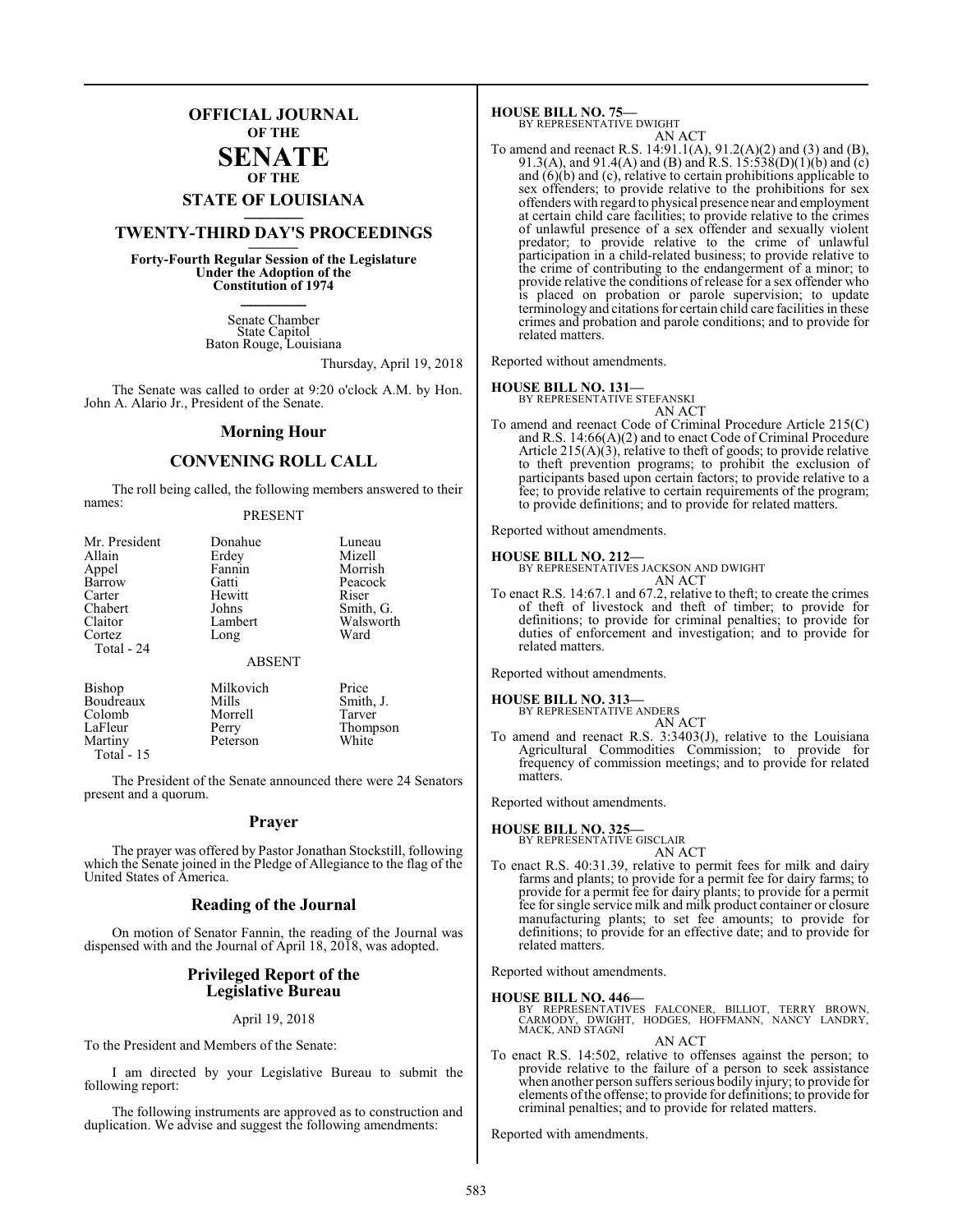## **Page 2 SENATE 23rd DAY'S PROCEEDINGS**

### **LEGISLATIVE BUREAU AMENDMENTS**

Amendments proposed by Legislative Bureau to Reengrossed House Bill No. 446 by Representative Falconer

### AMENDMENT NO. 1

On page 1, line 12, delete "exposed or"

# **HOUSE BILL NO. 624—**<br>BY REPRESENTATIVE SCHEXNAYDER

AN ACT

To amend and reenact R.S. 3:4603(E) through (J) and 4633(B) and to enact R.S. 3:4602(22) and  $4603(K)$  and (L), relative to the Commission of Weights and Measures; to provide relative to alternate membership on the commission; to define certain oyster measurements to be enforced by the commission; and to provide for related matters.

Reported without amendments.

Respectfully submitted, DANIEL R. MARTINY Chairman

### **Adoption of Legislative Bureau Report**

On motion of Senator Martiny, the Legislative Bureau amendments were adopted and the Bills and Joint Resolutions were read by title and passed to a third reading.

### **Senate Bills and Joint Resolutions on Second Reading**

**SENATE BILL NO. 563— (Substitute of Senate Bill No. 84 by Senator Walsworth)** BY SENATOR WALSWORTH

AN ACT

To amend and reenact R.S. 14:93(D) and 93.2.3(C), relative to criminal justice; to provide relative to the penalty for cruelty to a juvenile; to provide relative to the penalty for second degree cruelty to a juvenile; to provide for the age of victims; and to provide for related matters.

On motion of Senator Gary Smith the bill was read by title, ordered engrossed and passed to a third reading.

### **Senate Resolutions on Second Reading**

### **SENATE RESOLUTION NO. 127—** BY SENATOR PERRY

A RESOLUTION

To express the sincere condolences of the Senate of the Legislature of Louisiana to the family of Army National Guard Sergeant Mark C. Palmateer on his death in ground combat action in Operation Enduring Freedom.

On motion of Senator Perry the resolution was read by title and returned to the Calendar, subject to call.

### **SENATE RESOLUTION NO. 128-BY SENATOR PERRY**

A RESOLUTION

To express the sincere condolences of the Senate of the Legislature of Louisiana to the family of U.S. Marine Lance Corporal Dominique J. Clement upon his death while on active duty service to his country.

On motion of Senator Perry the resolution was read by title and returned to the Calendar, subject to call.

### **SENATE RESOLUTION NO. 129—** BY SENATOR PERRY

A RESOLUTION

To express the sincere condolences of the Senate of the Legislature of Louisiana to the family of U.S. Army Sergeant Brock Rollins upon his death while serving his country as a member of its armed forces.

On motion of Senator Perry the resolution was read by title and returned to the Calendar, subject to call.

## **SENATE RESOLUTION NO. 130-**<br>BY SENATOR PERRY

A RESOLUTION

To express the sincere condolences of the Senate of the Legislature of Louisiana to the family of U.S. Marine Lance Corporal Taylor Conrad upon his death during a military flight training mission.

On motion of Senator Perry the resolution was read by title and returned to the Calendar, subject to call.

### **SENATE RESOLUTION NO. 131-BY SENATOR PERRY**

A RESOLUTION

To express the sincere condolences of the Senate of the Legislature of Louisiana to the family of U.S. Naval Aviation Instructor Patrick L. Ruth upon his death during a training mission.

On motion of Senator Perry the resolution was read by title and returned to the Calendar, subject to call.

### **SENATE RESOLUTION NO. 132-**<br>BY SENATOR PERRY

A RESOLUTION

To express the sincere condolences of the Senate of the Legislature of Louisiana to the family of U.S. Naval Aviation Boatswain's Mate Matthew Chialastri upon his death in a Navy plane crash in the Philippine Sea.

On motion of Senator Perry the resolution was read by title and returned to the Calendar, subject to call.

**SENATE RESOLUTION NO. 133-**<br>BY SENATOR BOUDREAUX

A RESOLUTION

To urge and request the state Department of Education to promote the Community Schools Model as a school reform strategy for schools identified as needing comprehensive support and improvement.

The resolution was read by title and referred by the President to the Committee on Education.

### **Senate Concurrent Resolutions on Second Reading**

### **SENATE CONCURRENT RESOLUTION NO. 84-**BY SENATOR ALARIO A CONCURRENT RESOLUTION

To express the sincere condolences of the Legislature of Louisiana upon the death of Dr. William David Thompson of Delhi, Louisiana.

The concurrent resolution was read by title. Senator Walsworth moved to adopt the Senate Concurrent Resolution.

### **ROLL CALL**

The roll was called with the following result:

### YEAS

| Mr. President | Erdey  | Peacock |
|---------------|--------|---------|
| Allain        | Fannin | Perry   |
| Appel         | Gatti  | Price   |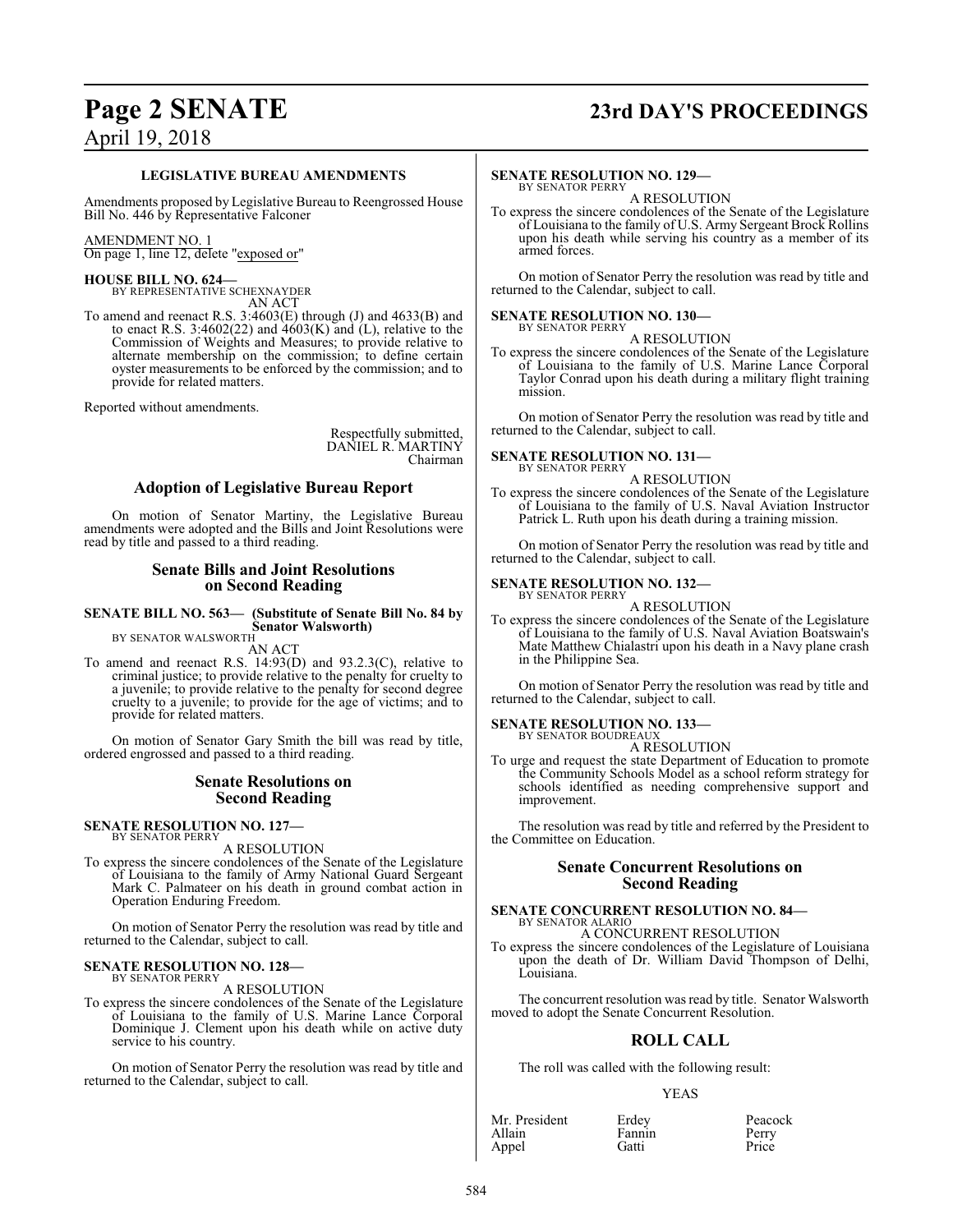# **23rd DAY'S PROCEEDINGS Page 3 SENATE**

Barrow Hewitt Riser<br>Boudreaux Johns Smith, G. Boudreaux Johns<br>
Carter Lambert Carter Lambert Walsworth<br>
Chabert Long Ward Chabert Long Ward<br>Claitor Martiny White Claitor Martiny<br>Cortez Mizell Donahue Total - 28

Mizell<br>Morrish

**NAYS** 

#### Total - 0

ABSENT

| Bishop      | Milkovich | Smith, J. |
|-------------|-----------|-----------|
| Colomb      | Mills     | Tarver    |
| LaFleur     | Morrell   | Thompson  |
| Luneau      | Peterson  |           |
| Total $-11$ |           |           |

The Chair declared the Senate adopted the Senate Concurrent Resolution and ordered it sent to the House.

### **SENATE CONCURRENT RESOLUTION NO. 85—** BY SENATOR JOHNS

A CONCURRENT RESOLUTION

To recognize May 9, 2018, as "Purple and Teal Day" in the state of Louisiana.

The concurrent resolution was read by title. Senator Johns moved to adopt the Senate Concurrent Resolution.

### **ROLL CALL**

The roll was called with the following result:

#### YEAS

| Mr. President<br>Allain<br>Appel | Erdey<br>Fannin<br>Gatti | Mizell<br>Morrish<br>Peacock |
|----------------------------------|--------------------------|------------------------------|
| Barrow                           | Hewitt                   | Perry                        |
| Boudreaux                        | Johns                    | Price                        |
| Carter                           | Lambert                  | Riser                        |
| Chabert                          | Long                     | Smith, G.                    |
| Claitor                          | Martiny                  | Walsworth                    |
| Cortez                           | Milkovich                | Ward                         |
| Donahue<br>Total - 30            | Mills                    | White                        |
|                                  | <b>NAYS</b>              |                              |
| Total $-0$                       |                          |                              |
|                                  | <b>ABSENT</b>            |                              |
| <b>Bishop</b>                    | Luneau                   | Smith, J.                    |

The Chair declared the Senate adopted the Senate Concurrent Resolution and ordered it sent to the House.

Thompson

### **SENATE CONCURRENT RESOLUTION NO. 86-**

Colomb Morrell Tarver<br>
LaFleur Peterson Thomp

Total - 9

BY SENATOR HEWITT

To urge and request the oil and gas industry in Louisiana to support the construction of the Louisiana Geological Survey (LGS) Coastal Geohazards Atlas by providing access to interpretations of faults and other geological features from 3-D seismic data.

The resolution was read by title and referred by the President to the Committee on Natural Resources.

# April 19, 2018

# **SENATE CONCURRENT RESOLUTION NO. 87-BY SENATOR CARTER**

A CONCURRENT RESOLUTION

To memorialize the Congress of the United States to call a limited national convention of states for the exclusive purpose of proposing an amendment to the United States Constitution that will restore elections strong in individual participation and engagement.

The resolution was read by title and referred by the President to the Committee on Senate and Governmental Affairs.

### **Message from the House**

### **ASKING CONCURRENCE IN HOUSE BILLS AND JOINT RESOLUTIONS**

#### April 18, 2018

To the Honorable President and Members of the Senate:

I am directed to inform your honorable body that the House of Representatives has finally passed and asks your concurrence in the following House Bills and Joint Resolutions:

| HB No. 275 | HB No. 388 | HB No. 559 |
|------------|------------|------------|
| HB No. 636 | HB No. 645 | HB No. 768 |
| HB No. 778 | HB No. 780 | HB No. 783 |
| HB No. 812 | HB No. 821 | HB No. 823 |
|            |            |            |

HB No. 893

Respectfully submitted, ALFRED W. SPEER Clerk of the House of Representatives

### **House Bills and Joint Resolutions on First Reading**

### **HOUSE BILL NO. 275—**<br>BY REPRESENTATIVE JORDAN

AN ACT

To amend and reenact R.S. 14:43.5, relative to the crime of intentional exposure to the human immunodeficiency virus; to provide for the elements of the offense; to provide for definitions; to provide for affirmative defenses; and to provide for related matters.

The bill was read by title and placed on the Calendar for a second reading.

**HOUSE BILL NO. 388—**<br>BY REPRESENTATIVES HODGES AND FOIL AN ACT

To amend and reenact R.S. 9:2793.8, R.S. 23:893, R.S. 29:733(C)(Article 6), and R.S. 33:4712.18(A)(3), and to enact R.S. 29:735.4 and R.S. 42:1102(18)(b)(iii), relative to emergency preparedness and disaster management; to provide relative to the Emergency Management Assistance Compact; to provide for a registry of volunteers for disaster or emergency response; to provide for credentials of volunteers; to provide for definitions; to provide for background checks; to provide a limitation ofliability for volunteers; to provide for applicability; to provide limitations; and to provide for related matters.

The bill was read by title and placed on the Calendar for a second reading.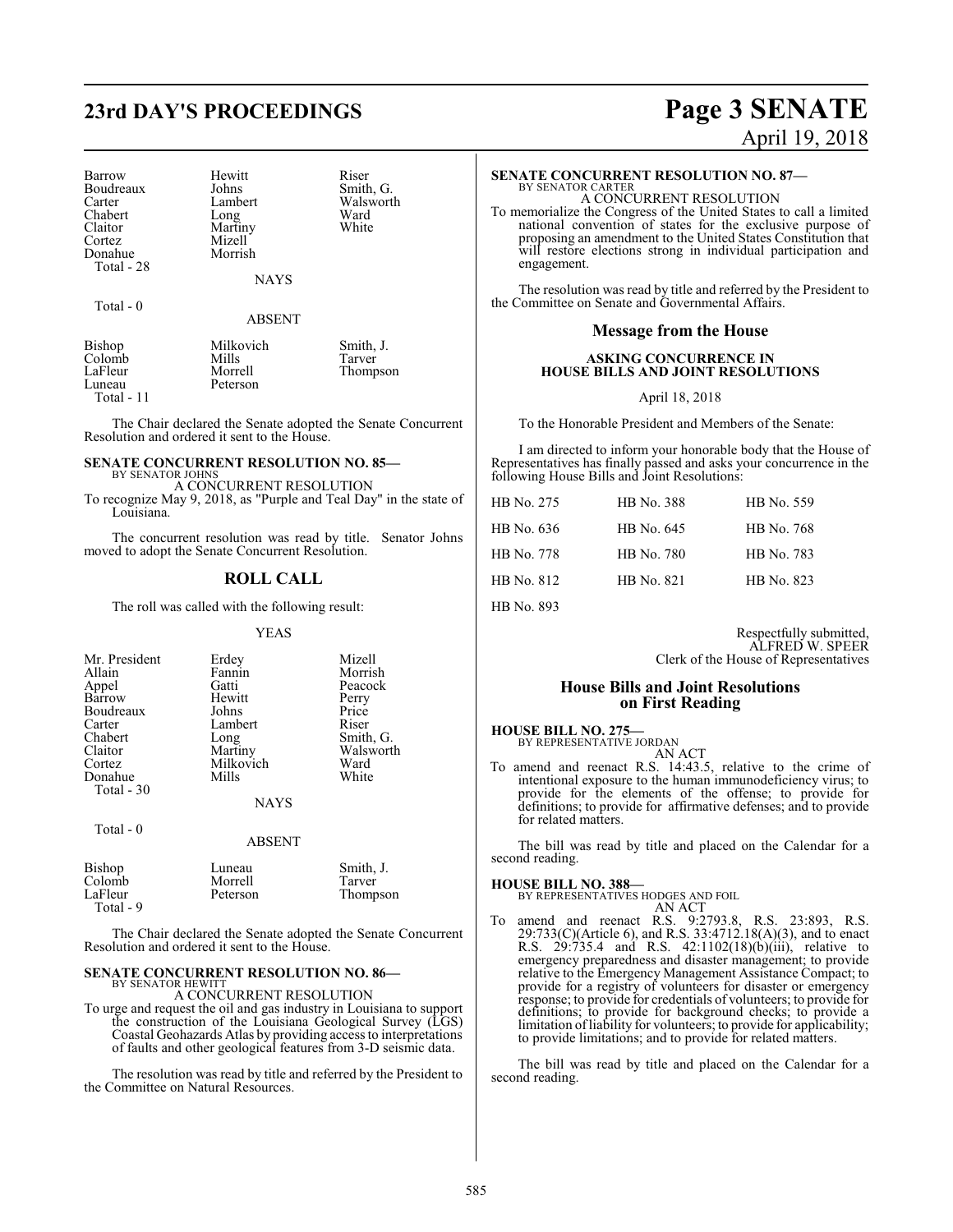# **Page 4 SENATE 23rd DAY'S PROCEEDINGS**

## April 19, 2018

### **HOUSE BILL NO. 559—**<br>BY REPRESENTATIVE JAMES

AN ACT

To amend and reenact Civil Code Article 136(C), relative to visitation rights; to provide for extraordinary circumstances; to provide for a definition; to provide for a burden of proof; to provide for cases of assistive reproductive technology; and to provide for related matters.

The bill was read by title and placed on the Calendar for a second reading.

### **HOUSE BILL NO. 636-**<br>BY REPRESENTATIVE HUNTER

AN ACT

To amend and reenact R.S. 22:35(A), relative to discrimination in insurance rating; to prohibit the use of postal zip codes for rate determinations; and to provide for related matters.

The bill was read by title and placed on the Calendar for a second reading.

### **HOUSE BILL NO. 645—**<br>BY REPRESENTATIVE ZERINGUE

AN ACT

To amend and reenact R.S. 29:725(H), 725.4, 725.5(C)(3),  $725.6(B)(3)$ ,  $(5)(b)$  and  $(c)$ ,  $(6)(introductory$  paragraph), (b)(ii)(cc) and (iii), and (c)(ii)(cc) and (7), 726(E)(9), 727(D), and  $735(A)(1)$ , to enact R.S.  $9:2793.10$  and R.S. 29:725.6(B)(6)(b)(i)(hh) and (d), 726(B)(16) and (E)(27), (28), and (29), 726.4, and 735(A)(3), and to repeal R.S.  $29:725.6(B)(6)(a)(ii)(ff)$ , relative to emergency preparedness; to provide for the powers and duties of the director of the Governor's Office of Homeland Security and Emergency Preparedness; to provide relative to the office of interoperability; to provide for the statewide communications interoperability plan; to provide for the duties of the Unified Command Group; to provide for annual reporting requirements; to provide for its subcommittees; to create the Statewide Cemetery Response Task Force; to provide for its membership, powers, and duties; to provide relative to powers of parish presidents; to provide relative to immunity and limitations of liability; and to provide for related matters.

The bill was read by title and placed on the Calendar for a second reading.

**HOUSE BILL NO. 768—** BY REPRESENTATIVES HOFFMANN, BAGLEY, CHANEY, COX, HENSGENS, HORTON, JACKSON, LEBAS, POPE, RICHARD, STAGNI, AND STOKES

### AN ACT

To amend and reenact Children's Code Article 610(A), relative to child abuse and neglect reporting; to provide for reporting of child abuse and neglect in military families; to provide for the duties of the Louisiana Department of Children and Family Services in reporting child abuse and neglect to the United States Department of Defense Family Advocacy Program; and to provide for related matters.

The bill was read by title and placed on the Calendar for a second reading.

### **HOUSE BILL NO. 778—**<br>BY REPRESENTATIVE JACKSON

AN ACT

To amend and reenact R.S. 37:1263 and 1285.2(A) and to enact R.S.  $37:1270(A)(9)$ , relative to regulation of the practice of medicine; to provide for the membership, powers, and duties of the Louisiana State Board of Medical Examiners; to provide requirements relative to investigations of physicians by the Louisiana State Board of Medical Examiners; to establish restrictions relative to such investigations; and to provide for related matters.

The bill was read by title and placed on the Calendar for a second reading.

### **HOUSE BILL NO. 780-**<br>BY REPRESENTATIVE MAGEE

AN ACT

To amend and reenact R.S. 46:460.82(introductory paragraph),  $460.84(A)$ , and  $460.85(A)$ (introductory paragraph), to enact R.S.  $46:460.51(14)$ ,  $460.84(C)$ ,  $460.85.1$ , and  $460.90$ , and to repeal R.S. 46:460.89, relative to the Medicaid managed care program; to provide for duties of the Louisiana Department of Health in administering the program; to establish a process for review of dental provider claims submitted to dental coordinated care networks; to provide for reviews of claim payment determinations which are adverse to dental providers; to establish a panel for selection of independent dental claims reviewers; to provide for membership of the panel; to provide for independent dental claims review procedures; to provide relative to fees for dental claims review services; and to provide for related matters.

The bill was read by title and placed on the Calendar for a second reading.

### **HOUSE BILL NO. 783—** BY REPRESENTATIVE HUVAL

AN ACT To amend and reenact R.S. 46:2626(F)(5) and to repeal R.S. 46:2626(F)(6), relative to emergency ground ambulance service providers; to provide for maximum fees on emergency ground ambulance service providers; to provide for the duties of the Louisiana Department of Health in fee assessment; to repeal the requirement that the department publish certain information regarding the fee assessment; and to provide for related matters.

The bill was read by title and placed on the Calendar for a second reading.

### **HOUSE BILL NO. 812-**<br>BY REPRESENTATIVE LEOPOLD

AN ACT To amend and reenact R.S. 56:578.2(A)(1) and (C), relative to the Louisiana Seafood Promotion and Marketing Board; to add new members to that board; to provide for what constitutes a quorum; and to provide for related matters.

The bill was read by title and placed on the Calendar for a second reading.

**HOUSE BILL NO. 821—** BY REPRESENTATIVES REYNOLDS, BAGLEY, COX, HENSGENS, HOFFMANN, HORTON, LEBAS, AND POPE AN ACT

To amend and reenact R.S. 40:1157.3(B) and (C) and to repeal R.S.  $40:1157.3(F)$ , relative to procedures for human immunodeficiency virus testing; to provide for an exception to obtaining informed consent in testing for human immunodeficiency virus and other infectious agents; to provide for the duties of the hospital infection control committee; to provide for the duties of the infectious disease control officer; to provide for Good Samaritans; to provide for definitions; and to provide for related matters.

The bill was read by title and placed on the Calendar for a second reading.

**HOUSE BILL NO. 823-**<br>BY REPRESENTATIVE PIERRE

AN ACT

To repeal R.S. 40:1046(J) and R.S. 40:1046(J) as amended and reenacted by Section 2 of Act No. 96 of the 2016 Regular Session of the Legislature of Louisiana, relative to medical marijuana; to repeal the termination date for recommending or prescribing marijuana for therapeutic use; and to provide for related matters.

The bill was read by title and placed on the Calendar for a second reading.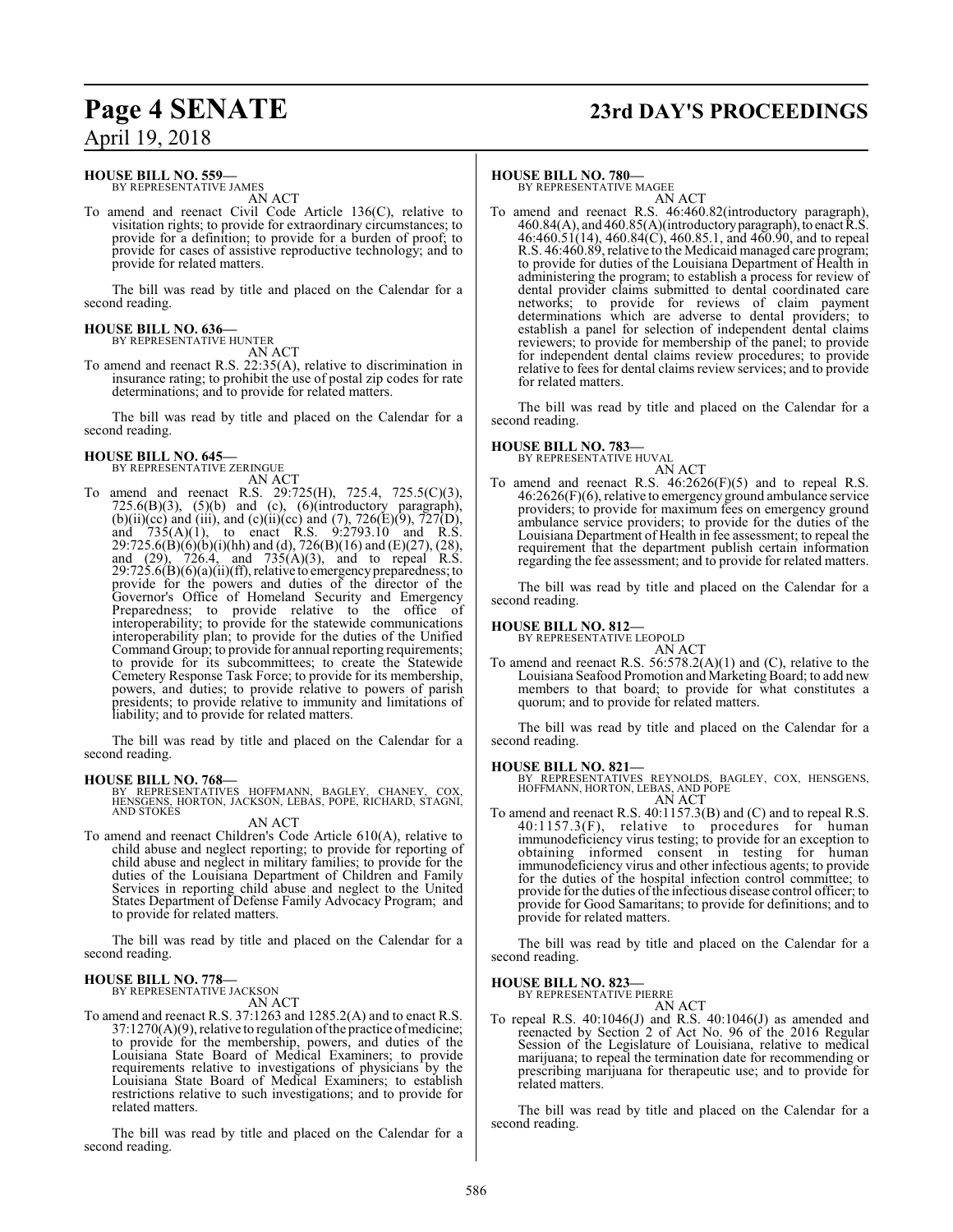# **23rd DAY'S PROCEEDINGS Page 5 SENATE**

# April 19, 2018

#### **HOUSE BILL NO. 893— (Substitute for House Bill No. 382 by Representative Connick)**

BY REPRESENTATIVE CONNICK AN ACT

To amend and reenact R.S. 47:1853(B)(3) and 1855(E), relative to ad valorem property tax assessments for public service properties; to require the retention of certain information relative to appraisals and allocations of value; and to provide for related matters.

The bill was read by title and placed on the Calendar for a second reading.

### **House Bills and Joint Resolutions on Second Reading**

## **HOUSE BILL NO. 62-**<br>BY REPRESENTATIVE DWIGHT

AN ACT

To amend and reenact Code of Criminal Procedure Article 701(B)(2) and (D)(1)(introductory paragraph) and to enact Code of Criminal Procedure Article  $70\overline{1}$ (D)(3), relative to the period of time within which trial is required to commence; to provide relative to the right to a speedy trial; to provide relative to motions filed by the defendant for a speedy trial; to authorize the suspension or the dismissal of a defendant's motion for speedy trial and suspension of the time period for commencement of trial under certain circumstances; and to provide for related matters.

The bill was read by title and referred by the President to the Committee on Judiciary C.

**HOUSE BILL NO. 110—**<br>BY REPRESENTATIVES HORTON AND STEFANSKI

- AN ACT
- To amend and reenact Children's Code Article 672(A), relative to the placement of children in custody of the Department of Children and Family Services; to provide relative to placement authority; to provide for the duties of the Department of Children and Family Services; to provide for the duties of judges in child custody cases; and to provide for related matters.

The bill was read by title and referred by the President to the Committee on Health and Welfare.

### **HOUSE BILL NO. 252—** BY REPRESENTATIVE CONNICK

AN ACT To amend and reenact Code of Criminal Procedure Article 611(B) and to enact Code of Criminal Procedure Article 611(D), relative to venue for the prosecution of certain crimes; to provide for venue for the prosecution of crimes involving the death of a human being and for the crimes of obstruction of justice and accessory after the fact; and to provide for related matters.

The bill was read by title and referred by the President to the Committee on Judiciary C.

## **HOUSE BILL NO. 307—** BY REPRESENTATIVE THOMAS

AN ACT

To amend and reenact R.S.  $46:1844(W)(1)(a)$  and (b) and (3), to enact R.S. 44:3(J) and R.S. 46:1844(W)(5), and to repeal R.S.  $44:3(A)(4)(d)$ , relative to privacy of crime victims; to prohibit the disclosure of contact information; to provide relative to the duties of certain public officials; to provide for definitions; and to provide for related matters.

The bill was read by title and referred by the President to the Committee on Judiciary C.

### **HOUSE BILL NO. 357-**<br>BY REPRESENTATIVE MARCELLE

AN ACT

To enact R.S. 14:95.11, relative to the illegal carrying of weapons; to prohibit persons convicted of a hate crime under certain circumstances frompossessing a firearmor carrying a concealed weapon; to provide criminal penalties; to provide for exceptions; to define "firearm"; and to provide for related matters.

The bill was read by title and referred by the President to the Committee on Judiciary C.

**HOUSE BILL NO. 484––**<br>BY REPRESENTATIVE TALBOT

AN ACT To amend and reenact R.S.  $27:15(B)(1)$  and to enact R.S.  $14:90(D)$ and 90.3(J) and Chapter 6 of Title 27 of the Louisiana Revised Statutes of 1950, to be comprised of R.S. 27:301 through 305, relative to fantasy sports contests; to create the Louisiana Fantasy Sports Contests Act; to provide for a proposition election to authorize fantasy sports contests in a parish; to define "fantasy sports contest"; to provide for the duties and authority of the Louisiana Gaming Control Board with respect to the regulation of fantasy sports contests; to provide relative to effectiveness; and to provide for related matters.

The bill was read by title and referred by the President to the Committee on Judiciary B.

**HOUSE BILL NO. 488—** BY REPRESENTATIVES AMEDEE, CARPENTER, JACKSON, NANCY LANDRY, AND SMITH

AN ACT To amend and reenact R.S. 14:403(A)(4)(b) and to enact Children's Code Articles  $502(1)(d)$  and  $4(r)$ ,  $603(2)(e)$ , and  $(12)(t)$ , and 606(A)(8), relative to mandatory reporting of crimes; to provide relative to the mandatory reporting of certain crimes of sexual abuse of a minor; to provide for definitions; and to provide for related matters.

The bill was read by title and referred by the President to the Committee on Judiciary C.

**HOUSE BILL NO. 612—**<br>BY REPRESENTATIVES STOKES, BACALA, BAGNERIS, TERRY<br>BROWN, CARPENTER, CONNICK, FALCONER, LANCE HARRIS,<br>HAZEL, HODGES, HOWARD, HUNTER, IVEY, JORDAN, MACK,<br>MARCELLE, JAY MORRIS, NORTON, PYLANT, RICHARD,

AN ACT

To amend and reenact R.S. 14:283(A)(1) and (G) and 283.2(A)(4), relative to offenses affecting public morals; to provide relative to the crimes of video voyeurism and nonconsensual disclosure of a private image; to provide for actions that constitute video voyeurism; to amend certain intent requirements for the crime of nonconsensual disclosure of a private image; to provide for applicability; and to provide for related matters.

The bill was read by title and referred by the President to the Committee on Judiciary C.

# **HOUSE BILL NO. 616—**<br>BY REPRESENTATIVE HILFERTY

AN ACT

To amend and reenact R.S. 17:197.1, relative to foods and beverages, other than meals offered in public elementary and secondary schools; to provide for applicability of federal guidelines; to delete authorizations, limitations, and nutritional guidelines relative to such foods and beverages; and to provide for related matters.

The bill was read by title and referred by the President to the Committee on Education.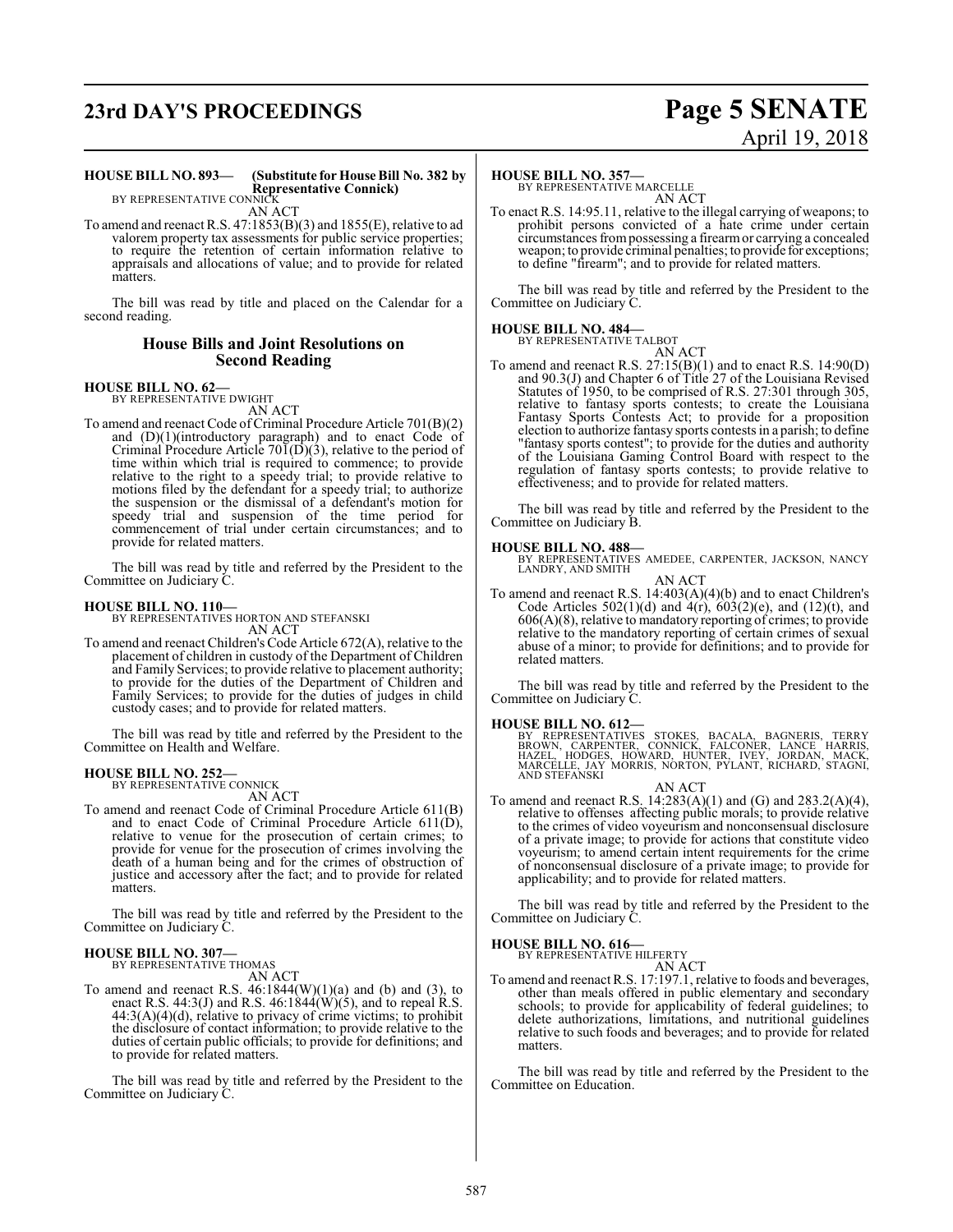# **Page 6 SENATE 23rd DAY'S PROCEEDINGS**

### April 19, 2018

### **HOUSE BILL NO. 628-**<br>BY REPRESENTATIVE HUNTER

AN ACT

To amend and reenact R.S. 18:563(B), relative to voting; to provide for the age limit for a child to accompany a parent or guardian into the voting machine; and to provide for related matters.

The bill was read by title and referred by the President to the Committee on Senate and Governmental Affairs.

### **HOUSE BILL NO. 746—** BY REPRESENTATIVE GARY CARTER

AN ACT

To repeal R.S. 17:3.1(F), relative to the State Board of Elementary and Secondary Education; to repeal the requirement that the state board meet quarterly in New Orleans relative to the Recovery School District; and to provide for related matters.

The bill was read by title and referred by the President to the Committee on Education.

HOUSE BILL NO. 749—<br>
BY REPRESENTATIVES BARRAS, ABRAHAM, AMEDEE, BACALA,<br>
BAGLEY, BERTHELOT, BISHOP, CHAD BROWN, TERRY BROWN,<br>
CARMODY, STEVE CARTER, CHANEY, CROMER, DEVILLIER,<br>
DWIGHT, EDMONDS, FALCONER, FOIL, GISCLAIR, G

### AN ACT

To amend and reenact R.S. 45:201.6(G)(2) and to enact Part III of Chapter 30 of Title 3 of the Louisiana Revised Statutes of 1950, to be comprised of R.S. 3:4741.1 through 4741.15, relative to transportation network companies; to provide for public records exceptions; to provide for transportation network company requirements; to provide for definitions; to provide for insurance requirements; to provide for an effective date; to provide for fees; and to provide for related matters.

The bill was read by title and referred by the President to the Committee on Judiciary A.

## **HOUSE BILL NO. 750––**<br>BY REPRESENTATIVE STAGNI

AN ACT

To amend and reenact R.S.  $37:2805(A)$  and  $(B)(1)(d)$ , relative to requirements for licensure by the Louisiana Board of Chiropractic Examiners; to provide relative to educational qualifications of applicants to the board; to provide for technical corrections; and to provide for related matters.

The bill was read by title and referred by the President to the Committee on Health and Welfare.

- **HOUSE BILL NO. 754—**<br>BY REPRESENTATIVES FOIL, ARMES, STEVE CARTER, COX, CREWS,<br>GAINES, GISCLAIR, HAZEL, HOWARD, TERRY LANDRY, AND PIERRE<br>AND SENATORS FANNIN AND TARVER
	- AN ACT
- To amend and reenact R.S. 39:2006(A)(4), 2175(5) and (6), and 2176(A)(4), relative to entrepreneurships of the Hudson Initiative and the Veteran Initiative; to provide relative to maximum gross receipts thresholds for such entrepreneurships; to provide relative to the percent of evaluation points awarded to certain veterans in requests for proposals; to provide for adjustments relative to theConsumer Price Index; to provide for effectiveness; and to provide for related matters.

The bill was read by title and referred by the President to the Committee on Commerce, Consumer Protection, and International Affairs.

**HOUSE BILL NO. 755—**<br>BY REPRESENTATIVE DUSTIN MILLER AN ACT

To enact R.S. 17:436.1(M), relative to the administration of medication at elementary and secondary schools; to authorize the governing authority of each public and nonpublic school to adopt a policy relative to the supply and administration of opioid antagonists; to provide that such a policy require training relative to such administration; and to provide for related matters.

The bill was read by title and referred by the President to the Committee on Education.

## **HOUSE BILL NO. 776—**<br>BY REPRESENTATIVE SMITH

AN ACT

To enact R.S.  $14:40.2(F)(5)$ , relative to the crime of stalking; to provide for penalties; to provide relative to protective orders; to prohibit the possession of firearms under certain circumstances; and to provide for related matters.

The bill was read by title and referred by the President to the Committee on Judiciary C.

### **HOUSE BILL NO. 781-**

AN ACT To amend and reenact Code of Criminal Procedure Article 973(B), relative to expunged criminal records; to authorize certain entities to request and receive expunged criminal records; and to provide for related matters.

The bill was read by title and referred by the President to the Committee on Judiciary C.

### **HOUSE BILL NO. 794––**<br>BY REPRESENTATIVE HALL

AN ACT To amend and reenact R.S. 48:221(A)(4)(introductory paragraph) and (b), relative to excess immovable property not purchased at public or private sale; to change the governmental entity to which the Department of Transportation and Development may convey excess land that is not purchased at public or private sale; to provide for an effective date; and to provide for related matters.

The bill was read by title and referred by the President to the Committee on Transportation, Highways and Public Works.

**HOUSE BILL NO. 800—** BY REPRESENTATIVES ABRAMSON AND JIM MORRIS AN ACT

To enact R.S. 47:1508(B)(42), relative to the confidentiality of tax records; to authorize the disclosure of certain information to the Department of the Treasury; to provide for certain limitations; and to provide for related matters.

The bill was read by title and referred by the President to the Committee on Revenue and Fiscal Affairs.

## **HOUSE BILL NO. 804—**<br>BY REPRESENTATIVE THIBAUT

AN ACT To amend and reenact R.S. 34:340.11, relative to leases and subleases of land and buildings; to provide for leasing or subleasing of land or buildings owned by ports, harbors, or terminal districts for processing, manufacturing, or commercial business purposes; to provide for a maximum term for the lease or sublease; to provide for an extension of the term upon expiration of the original term; to provide for the ratification, confirmation, and approval of a lease or sublease; and to provide for related matters.

The bill was read by title and referred by the President to the Committee on Transportation, Highways and Public Works.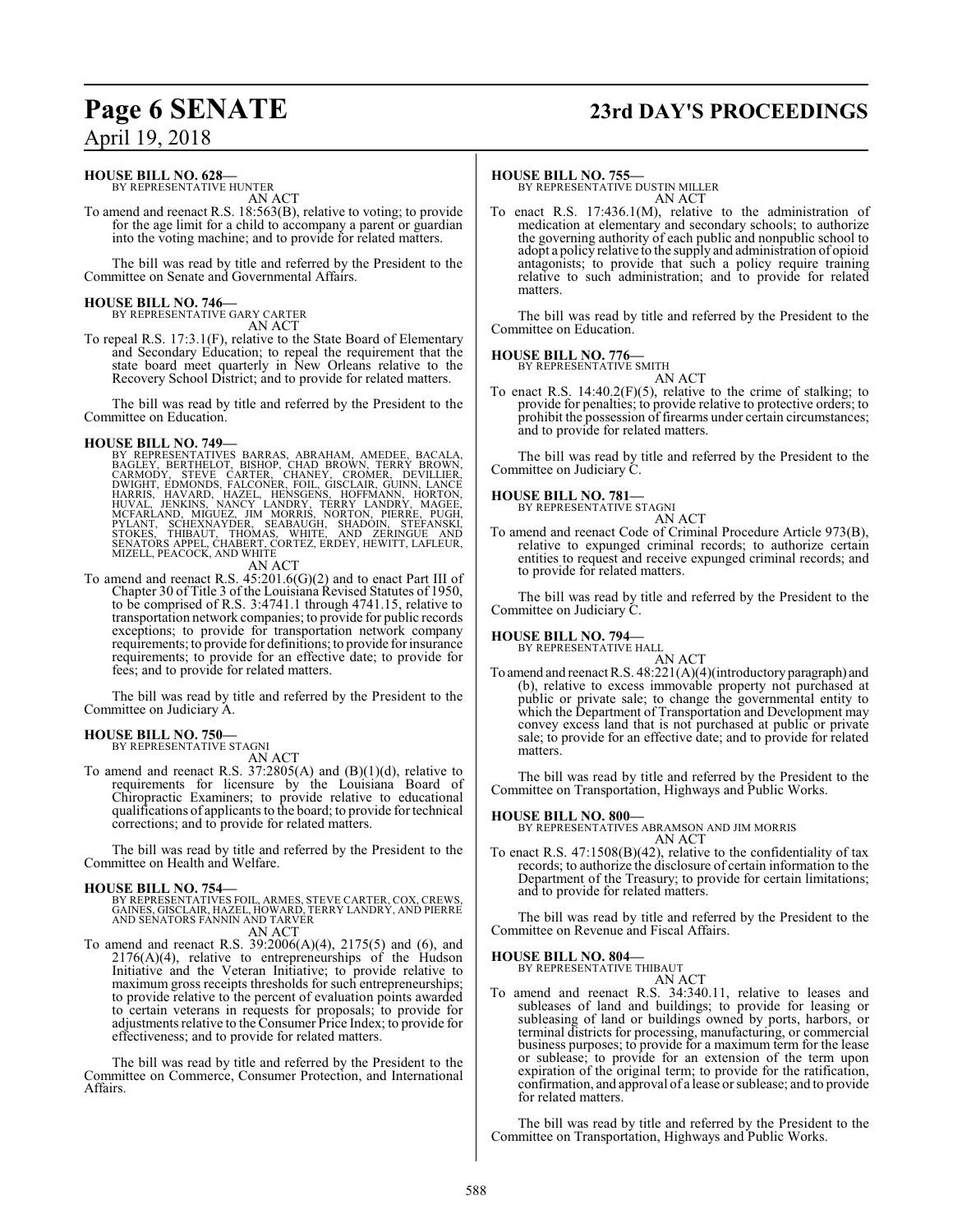# **23rd DAY'S PROCEEDINGS Page 7 SENATE**

## **HOUSE BILL NO. 820—**<br>BY REPRESENTATIVE JACKSON

AN ACT

To amend and reenact R.S. 37:2801(3)(a), relative to the practice of chiropractic; to provide for the definition of the practice of chiropractic; and to provide for related matters.

The bill was read by title and referred by the President to the Committee on Health and Welfare.

### **HOUSE BILL NO. 832—**<br>BY REPRESENTATIVE GISCLAIR

AN ACT

To amend and reenact R.S.  $32:387.1(B)(1)$  and  $(2)(b)$ , relative to escort vehicles; to modify requirements for the registration of escort vehicles to require proof of general liability insurance, motor vehicle liability insurance, and workers' compensation coverage; and to provide for related matters.

The bill was read by title and referred by the President to the Committee on Transportation, Highways and Public Works.

### **HOUSE BILL NO. 846—**<br>BY REPRESENTATIVE SIMON

AN ACT

To amend and reenact R.S.  $40:4(A)(1)(c)$ , relative to the state sanitary code; to provide relative to retail food establishments regulated by the state health officer; to provide limitations on water system testing requirements for certain retail food establishments; and to provide for related matters.

The bill was read by title and referred by the President to the Committee on Health and Welfare.

### **HOUSE BILL NO. 854—**<br>BY REPRESENTATIVE HORTON

AN ACT

To amend and reenact R.S. 29:27.1(A), relative to parking for disabled veterans; to provide free parking for all serviceconnected disabled veterans at air carrier airports; to clarify identification requirements for honoring free airport parking; and to provide for related matters.

The bill was read by title and referred by the President to the Committee on Transportation, Highways and Public Works.

### **HOUSE BILL NO. 876—** BY REPRESENTATIVE HILL

AN ACT

To designate a portion of Louisiana Highway 377 from KC Smith Road to Pickering Road in Grant, Louisiana as the "SSGT S.E. Howell, Jr. Memorial Highway"; and to provide for related matters.

The bill was read by title and referred by the President to the Committee on Transportation, Highways and Public Works.

### **Senate Bills and Joint Resolutions on Second Reading Reported by Committees**

### **SENATE BILL NO. 31–**<br>BY SENATOR APPEL

A JOINT RESOLUTION Proposing to Add Article I Section 10.1 of the Constitution of Louisiana, relative to public office; to prohibit convicted felons from seeking or holding public office within a certain time period; and to specify an election for submission of the proposition to electors and provide a ballot proposition.

Reported with amendments by the Committee on Senate and Governmental Affairs.

### **SENATE COMMITTEE AMENDMENTS**

Amendments proposed by Senate Committee on Senate and Governmental Affairs to Original Senate Bill No. 31 by Senator Appel

AMENDMENT NO. 1 On page 2, line 12, change "**fifteen**" to "**five**"

AMENDMENT NO. 2 On page 2, line 21, change "fifteen" to "five"

On motion of Senator Bishop, the committee amendment was adopted. The amended bill was read by title, ordered engrossed and passed to a third reading.

### **SENATE BILL NO. 405—**<br>BY SENATOR PRICE

AN ACT

To enact R.S. 9:5633.1, relative to three year acquisitive prescription; to provide for acquisition of blighted property in certain municipalities; to provide for the filing of certain affidavits and judgments; and to provide for related matters.

Reported with amendments by the Committee on Judiciary A.

### **SENATE COMMITTEE AMENDMENTS**

Amendments proposed by Senate Committee on Judiciary A to Original Senate Bill No. 405 by Senator Price

AMENDMENT NO. 1

On page 1, line 8, after "**In**" delete "**a**" and insert "**an incorporated**"

AMENDMENT NO. 2 On page 2, line 1, after "**in the**" insert "**mortgage and**"

AMENDMENT NO. 3 On page 3, line 3, after "**property,**" insert "**including but not limited to all mortgage holders,**"

AMENDMENT NO. 4 On page 3, line 5, after "**shall**" delete the remainder of the line and insert "**cause the forfeiture of any and all rights of the**"

AMENDMENT NO. 5 On page 3, line 24, delete "**Paragraph**" and insert "**Paragraphs (A)(5) and**"

AMENDMENT NO. 6 On page 4, line 29, delete "**legal**"and on page 5, line 1, delete the period and insert "**,at the Wall Street Journal prime rate.**"

AMENDMENT NO. 7 On page 5, delete line 13, after "**(A)(2)**" insert "**,(3),**"

AMENDMENT NO. 8 On page 5, line 15, delete "**plus all accrued interest,**"

AMENDMENT NO. 9 On page 5, lines 17 and 18 and insert

"**(A)(2)(a) of this Section, which lien and privilege shall rank based on the date of recording in the mortgage records, the affidavit, and resolution as required in Subparagraphs A(2)(a) and (c), and the lien and privilege shall be inferior to all previously recorded mortgages, privileges, liens, andjudgments.**"

AMENDMENT NO. 10 On page 5, line 19, delete "**interests.**"

AMENDMENT NO. 11 On page 5, line 20, delete "**pledged**" and insert "**encumbered**"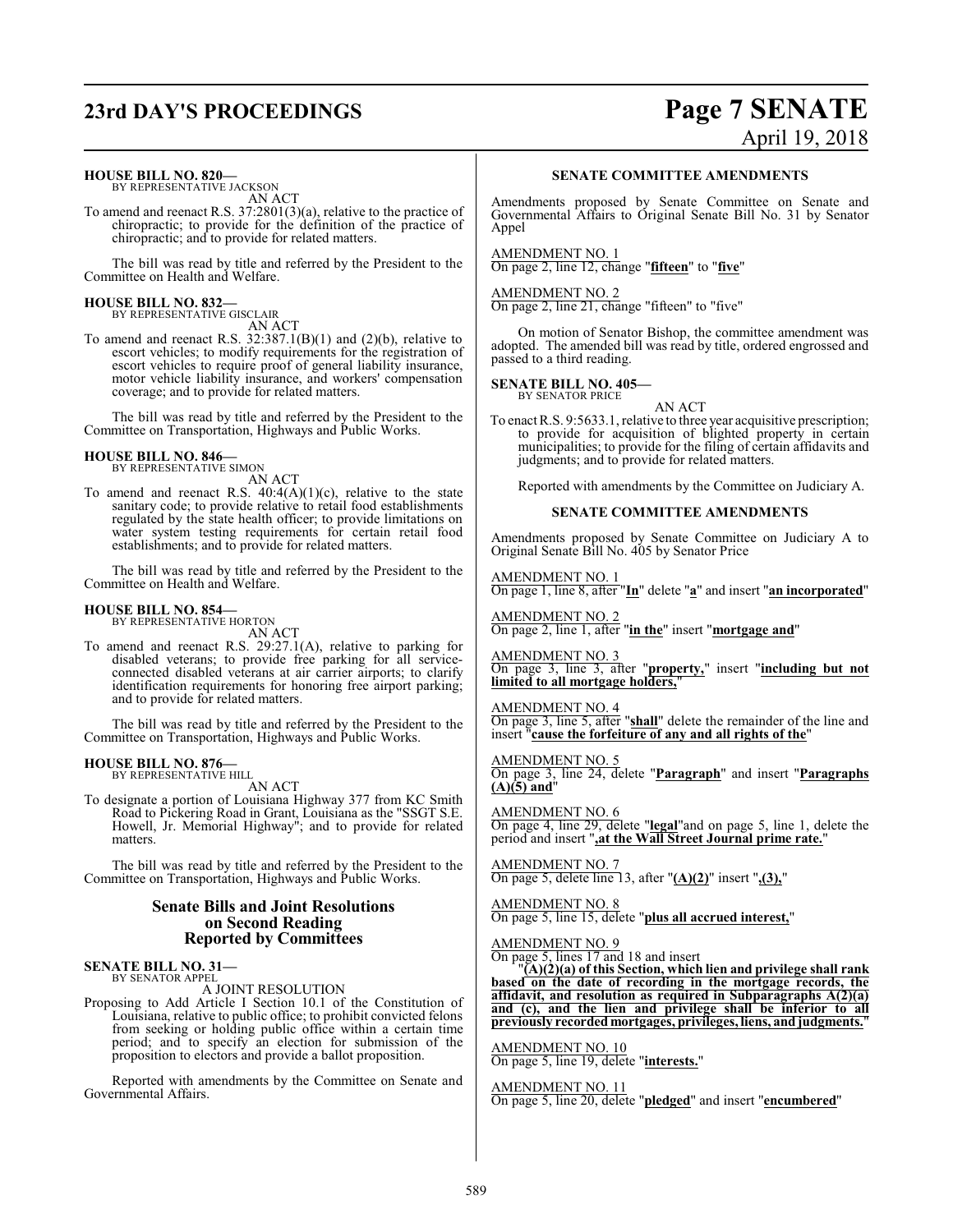## **Page 8 SENATE 23rd DAY'S PROCEEDINGS**

AMENDMENT NO. 12 On page 5, line 25, after "**G**" delete the remainder of the line and lines 26 through 29

#### AMENDMENT NO. 13

On page 6, delete lines 1 through 22 and insert

"**. Notwithstanding the provisions of this Section, no recorded mortgage privilege, lien, or judgment encumbering the subject property shall be extinguished or impaired by the accrual of acquisitive prescription under this Section, and any holder of a mortgage, privilege, lien or judgment, encumbering the subject property may enforce its rights through foreclosure, including the seizure and sale of the subject property, as though acquisitive prescription had not accrued.**"

### AMENDMENT NO. 14

On page 7, line 3, at the end of the sentence insert

"**Notwithstanding the provisions of this Subsection, no mortgage, privilege, lien or judgment encumbering the subject property shall be extinguished or impaired by the accrual of acquisitive prescription under this Section, and any holder of a mortgage, privilege, lien or judgment, encumbering the subject property** may enforce its rights through foreclosure, including the **seizure and sale of the subject property, as though acquisitive prescription had not accrued.**"

### AMENDMENT NO. 15

On page 7, line 16, delete "**and the rights created in Subsection G of this Section**"

On motion of Senator Ward, the committee amendment was adopted. The amended bill was read by title, ordered engrossed and passed to a third reading.

### **SENATE BILL NO. 503-**<br>BY SENATOR WARD

AN ACT To amend and reenact R.S. 40:1231.2(B)(1) and (2), 1231.7(J) and the introductory paragraph of  $1237.1(F)$ ,  $(2)$ ,  $(3)$ ,  $(6)$  and  $(7)$ , and to enact R.S. 40:1231.7(K), relative to medical malpractice; to provide relative to certain limitations of liability; to provide relative to risk management and certain insurance requirements; to provide certain procedures, terms, and conditions; and to provide for related matters.

Reported with amendments by the Committee on Judiciary A.

#### **SENATE COMMITTEE AMENDMENTS**

Amendments proposed by Senate Committee on Judiciary A to Original Senate Bill No. 503 by Senator Ward

#### AMENDMENT NO. 1

On page 1, delete lines 2 through 6 and insert

"To amend and reenact R.S.  $40:1231.1(A)(4)$ ,  $1231.2(B)(1)$  and (2), (D)(5) and (E)(1), 1231.3(D), and 1231.4(B), (C)(5)(d) and (e) and (E), relative to medical malpractice; to provide relative to certain limitations of liability; to provide relative to certain procedures, terms, definitions, conditions, and requirements; and to provide for related matters."

### AMENDMENT NO. 2

On page 1, line 8, after "Section 1." delete the remainder of the line and lines 9 and 10 and insert "R.S. 40:1231.1(A)(4), 1231.2(B)(1) and (2), (D)(5) and (E)(1), 1231.3(D), and 1231.4(B), (C)(5)(d) and (e) and (E) are hereby amended and reenacted to read as follows:"

#### AMENDMENT NO. 3

On page 1, between lines 10 and 11, insert "§1231.1. Definitions and general applications

A. As used in this Part:

\* \* \*

(4) "Claimant" means a patient or representative or any person, including a decedent's estate, seeking or who has sought recovery of damages or future medical care and related benefits under this Part.

All persons claiming to have sustained damages as a result of injuries to or death of any one patient are considered a single claimant. \* \* \*"

#### AMENDMENT NO. 4

On page 1, delete lines 13 through 17 and insert

"B.(1) The total amount recoverable **per claimant** for all malpractice claims for injuries to or death of a patient, exclusive of **all economic losses, including loss of earnings, loss of earning capacity and loss of support and services, and** future medical care and related benefits as provided in R.S. 40:1231.3, shall not exceed five hundred **seven hundred fifty** thousand dollars plus interest and cost **costs**. **The total amount recoverable for all malpractice claims under this Section may increase with inflation.**"

#### AMENDMENT NO. 5

"D.(1)

On page 2, delete lines 15 through 29 and insert

\* \* \* (5) In the event that a partial settlement is executed between the defendant and/or his insurer with a plaintiff for the sum of one hundred **fifty** thousand dollars or less, written notice of such settlement shall be sent to the board. Such settlement shall not bar the continuation of the action against the patient's compensation fund for excess sums in which event the court sha1l reduce any judgment to the plaintiff in the amount of malpractice liability insurance in force as provided for in R.S.  $40:1231.\overline{2}(B)(2)$ .

E.(1) Financial responsibility of a health care provider under this Section may be established only by filing with the board proof that the health care provider is insured by a policy of malpractice liability insurance in the amount of at least one hundred **fifty** thousand dollars per claim with qualification under this Section taking effect and following the same form as the policy of malpractice liability insurance of the health care provider, or in the event the health care provider is self-insured, proof of financial responsibility by depositing with the board one hundred twenty-five thousand **sixtytwo thousand five hundred** dollars in money or represented by irrevocable letters of credit, federally insured certificates of deposit, bonds, securities, cash values of insurance, or any other security approved by the board. In the event any portion of said amount is seized pursuant to the judicial process, the self-insured health care provider shall have five days to deposit with the board the amounts so seized. The health care provider's failure to timely post said amounts with the board shall terminate his enrollment in the Patient's Compensation Fund.

\* \* \* §1231.3. Future medical care and related benefits

\* \* \* D. Payments for medical care and related benefits shall be paid by the patient's compensation fund without regard to the five hundred **seven hundred fifty** thousand dollar limitation imposed in R.S. 40:1231.2.

#### \* \* \* §1231.4. Patient's Compensation Fund

\* \* \* B.(1) Subject to the other provisions of this Section, the board shall issue payment in the amount of each claim submitted to and approved by it, or prorated payment, as the case may be, against the fund within thirty days ofreceipt of a certified copy of the settlement, judgment, or arbitration award except that payment for claims made pursuant to Subparagraph (2)(d) or (e) of this Subsection or both, shall be made upon receipt of such certified copy.

(2) The only claim against the fund shall be a voucher or other appropriate request by the board after it receives:

(a) A certified copy of a final judgment in excess of <del>one hundred</del> **fifty** thousand dollars against a health care provider.

(b) A certified copy of a court approved settlement in excess of one hundred **fifty** thousand dollars against a health care provider.

(c) A certified copy of a final award in excess of one hundred **fifty** thousand dollars in an arbitration proceeding against a health care provider.

(d) A certified copy of a judgment awarding medical care and related benefits rendered pursuant to R.S. 40:1231.3.

(e) A voucher drawn by the board through the patient's compensation fund defense counsel pursuant to a judgment reciting that a patient is in need of future medical care and related benefits under the provisions of R.S. 40:1231.3.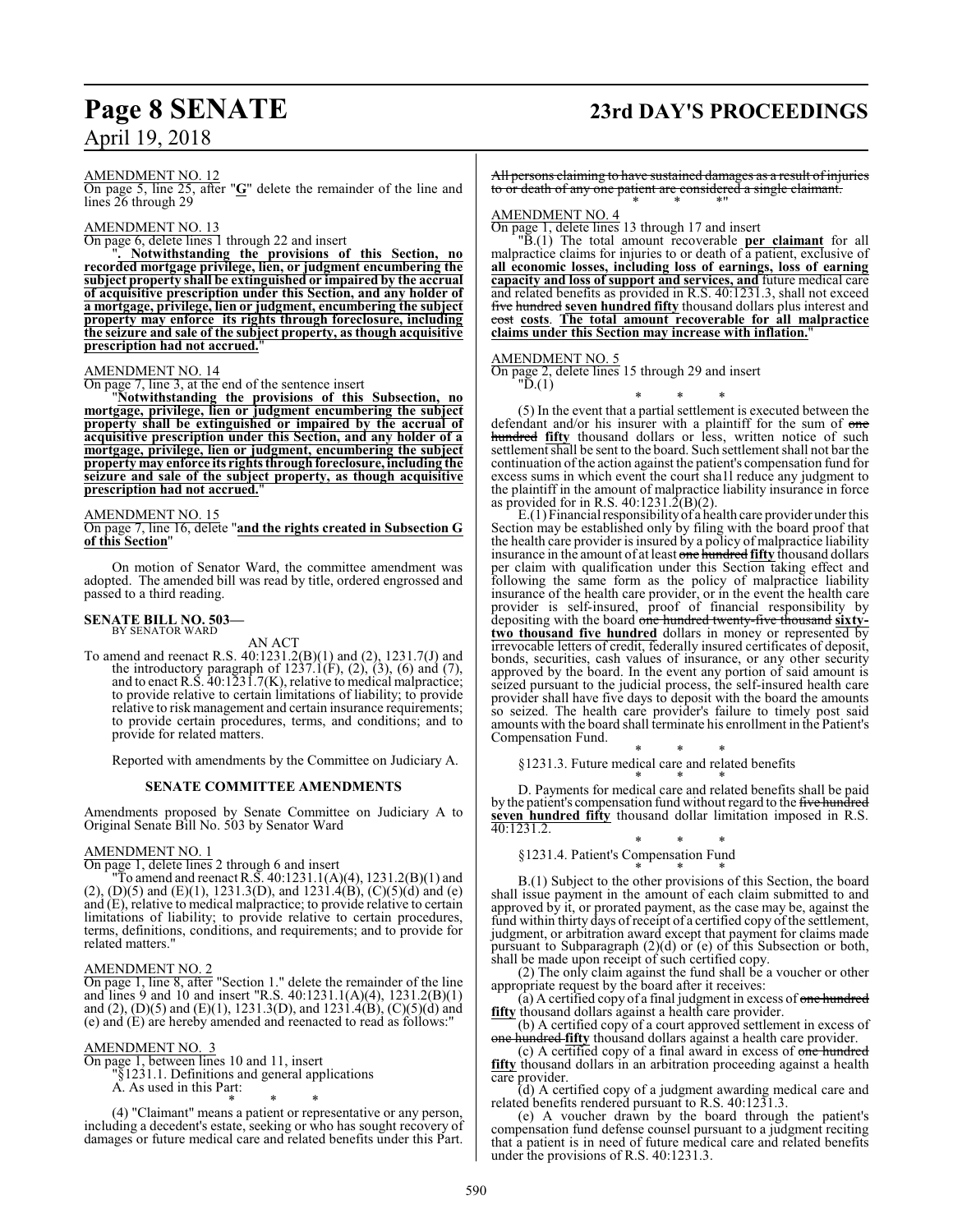### **23rd DAY'S PROCEEDINGS Page 9 SENATE**

# April 19, 2018

**(3)(a) The limitations of Paragraph (1) of this Subsection shall be adjusted annually based upon the United States Consumer Price Index, but no adjustment shall be increased or decreased by more than four percent. This provision shall be come effective on January 1, 2020, and be adjusted on January first of every subsequent year. This adjustment shall be carried out in the following manner:**

**(b) On October first of each year, the commissioner of financial institutions shall determine the percentage increase or decrease in the Consumer Price Index-U for the previous twelve month period. The limits of liability as provided in Paragraph (1) of this Subsection shall be increased or decreased, as applicable, by a percentage equal to the percentage change in the Consumer Price Index-U during the preceding twelve-month period. The limit of liability for the calendar year following the calculation date shall be posted on the Division of Administration, Patient's Compensation Fund website, and published in the December issue of the Louisiana Bar Journal, the December issue of the Louisiana Register, and in one daily newspaper of general circulation in each of the cities of Alexandria, Baton Rouge, Lake Charles, Lafayette, Monroe, New Orleans and Shreveport. The notice in the daily newspapers shall be published on two separate occasions, with at least one weekbetween publications, during the month of December. The publication in the Louisiana Register shall not be considered rulemaking, within the intent of the Administrative Procedure Act, R.S. 49:950 et seq., and particularly R.S. 49:953.**

**(4) The limitation of recovery per claimant provided for in this Section shall be governed by the limitation in effect on the date a medical review panel is requested in accordance with R.S. 40:1231.7(A)(2)(b).**

C. If the insurer of a health care provider or a self-insured health care provider has agreed to settle its liability on a claim against its insured and claimant is demanding an amount in excess thereof from the patient's compensation fund for a complete and final release, then the following procedure must be followed: \* \* \*

 $(5)(a)$ 

\* \* \* (d) Except where the sum of one hundred **fifty** thousand dollars has been paid by, in the name of, or on behalf of the qualified health care provider whose percentage of fault the board seeks to allocate, in any case in which the board is entitled pursuant to the provisions of Civil Code Article 2323 or 2324, or both, to assert a credit or offset for the allocated percentage of negligence or fault of a qualified health care provider, the board shall have the burden of proving the negligence or fault of the qualified health care provider whose percentage of fault the board seeks to allocate.

(e) In approving a settlement or determining the amount, if any, to be paid from the patient's compensation fund, the trier of fact shall consider the liability of the health care provider as admitted and established where the insurer has paid its policy limits of one hundred **fifty** thousand dollars, or where the self-insured health care provider has paid one hundred **fifty** thousand dollars. \* \* \*"

#### AMENDMENT NO. 6

Delete page 3 and insert

"E. In any instance in which a complaint for bodily injuries to or death of a patient on account of malpractice has been filed in court and the parties enter into a stipulation prior to trial as to the amount of past medical expenses and related benefits and the amount exceeds one hundred **fifty** thousand dollars, the parties shall also stipulate to the admissibility of the documents supporting the stipulated amount and shall introduce these documents into evidence at the trial for which the stipulation was entered into. \* \* \*"

On motion of Senator Ward, the committee amendment was adopted. The amended bill was read by title, ordered engrossed and passed to a third reading.

### **SENATE BILL NO. 504–**<br>BY SENATOR WARD

AN ACT To enact Chapter 12-A of Title 49 of the Louisiana Revised Statues of 1950, to be comprised of R.S. 49:920 through 925, relative to state administration and regulations and rulemaking; to enact the Louisiana Right to Earn a Living Act; to provide certain findings, definitions, terms, conditions, procedures, requirements, and effects; to provide for certain administrative and judicial actions; and to provide for related matters.

Reported favorably by the Committee on Judiciary A. The bill was read by title, ordered engrossed and passed to a third reading.

# **SENATE BILL NO. 506—**<br>BY SENATOR MILLS

AN ACT To amend and reenact the introductory paragraph ofR.S. 37:1314(B), the introductory paragraph of  $(C)(1)$ ,  $(1)(d)$ ,  $(e)$ ,  $(f)$ ,  $(g)$ , and  $(h)$ , the introductory paragraph of  $(C)(2)$ ,  $(C)(3)$ , and  $(D)$ ,  $(E)$ ,  $(F)$ , (G), (H), and (I), to enact R.S.  $37:1314(B)(5)$ , (C) $(1)(f)(iii)$ , (i) and (j), and  $(2)(d)$ , and to repeal R.S. 37:1314(J), relative to the Clinical Laboratory Personnel Committee ofthe Louisiana State Board of Medical Examiners; to provide for committee membership; to repeal provisions relative to the initial appointment of committee members; and to provide for related matters.

Reported with amendments by the Committee on Health and Welfare.

### **SENATE COMMITTEE AMENDMENTS**

Amendments proposed by Senate Committee on Health and Welfare to Original Senate Bill No. 506 by Senator Mills

AMENDMENT NO. 1

On page 1, line 3, after  $(C)(1)$ ," delete the remainder of the line and insert  $\sqrt[n]{(1)}$ (h),

AMENDMENT NO. 2

On page 1, line 4, after "R.S. 37:1314" delete "(B)(5)," and after  $"({\rm C})$ (1)" delete "(f)(iii),"

#### AMENDMENT NO. 3

On page 1, line 5, after "(i) and (j)," delete "and  $(2)(d)$ ,"

#### AMENDMENT NO. 4

On page 1, line  $11$ , after " $(C)(1)$ ," delete the remainder of the line and insert  $\tilde{H}(1)(h)$ , (C)(3),"

### AMENDMENT NO. 5

On page 1, line  $13$ , after "R.S. 37:1314" delete " $(B)(5)$ ," and after " $(C)(1)$ " delete " $(f)(iii)$ ," and after " $(i)$  and  $(j)$ " delete ", and  $(2)(d)$ "

### AMENDMENT NO. 6

On page 2, line 1, change "**fifteen**" to "**fourteen**"

#### AMENDMENT NO. 7 On page 2, line 2, delete "four **five**" and insert "four"

AMENDMENT NO. 8 On page 2, delete lines 5 through 7

#### AMENDMENT NO. 9 On page 2, delete lines 11 through 24

AMENDMENT NO. 10 On page 2, line 25, delete "(h)**(i)**" and insert "(h)"

### AMENDMENT NO. 11

On page 2, delete line 29 and insert the following: "**(i) One individual who is an administrator of a Louisiana**

**community and technical college appointed from a list of names submitted by the Louisiana Community and Technical College System.**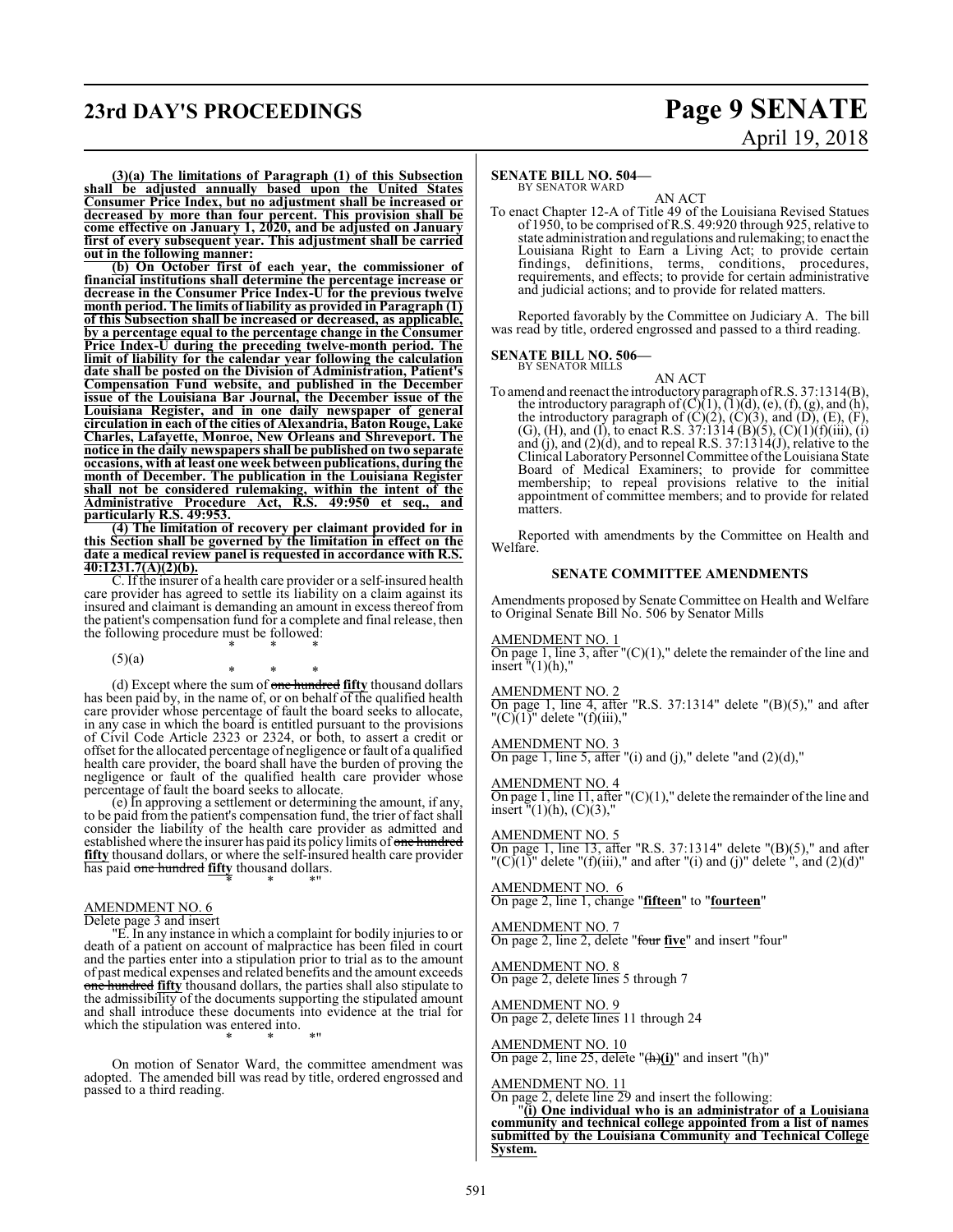## **Page 10 SENATE 23rd DAY'S PROCEEDINGS**

April 19, 2018

**(j) One individual who is an educator in a clinical laboratory science program from a two or four year program appointed from a list of names submitted by the Board of Regents.** \* \* \*"

AMENDMENT NO. 12 On page 3, delete lines 1 through 7

AMENDMENT NO. 13 On page 3, line 9, after "Each" insert "**clinical laboratory personnel**"

AMENDMENT NO. 14 On page 4, line 8, change "**Eight**" to "**Seven**"

On motion of Senator Mills, the committee amendment was adopted. The amended bill was read by title, ordered engrossed and passed to a third reading.

### **SENATE BILL NO. 519-**<br>BY SENATOR LUNEAU

AN ACT

To enact R.S. 40:2153 (15), (16), (17), and (18) and R.S. 40:2155.1, relative to behavioral health services providers; to provide relative to psychosocial rehabilitation and community psychiatric supportive treatment and reimbursement for behavioral health services; to provide conditions that shall be met by provider agencies; to provide for audits and facility need review; to provide for a certification review process; to require recoupment of Medicaid funds under certain circumstances; to provide for the promulgation of rules and regulations; and to provide for related matters.

Reported by substitute bythe Committee on Health and Welfare. The bill was read by title; the committee substitute bill was read.

#### **SENATE BILL NO. —(Substitute of Senate Bill No. 519 by Senator LUNEAU)** BY SENATOR LUNEAU

AN ACT

To enact R.S. 40:2162, relative to behavioral health services providers; to provide relative to psychosocial rehabilitation and community psychiatric supportive treatment and reimbursement for behavioral health services; to provide conditions that shall be met by provider agencies; to provide for audits and facility need review; to provide for a certification review process; to require recoupment of Medicaid funds under certain circumstances; to provide for the promulgation of rules and regulations; and to provide for related matters.

Be it enacted by the Legislature of Louisiana:

Section 1. R.S. 40:2162 is hereby enacted to read as follows: **§2162. Specialized behavioral health rehabilitation services**

**in the Louisiana medical assistance program**

**A. For purposes of this Section, the following definitions shall apply:**

**(1) "Behavioral health service provider" means a health care provider as defined in R.S. 40:2153(2).**

**(2) "CMS" means the Centers for Medicare and Medicaid Services.**

**(3) "Community psychiatric support and treatment services", hereinafter referred to as "CPST" services, means CMS-approved Medicaid mental or behavioral health rehabilitation services defined as services associated with assisting individuals with skill-building to restore stability, support functional gains, and adapt to community living, designed to focus on reducing the disability from mental illness, restoring functional skills of daily living, and building natural supports and solution-oriented interventions, or such other successor services or requirements subsequently approved by CMS or the department for CPST services for the Louisiana medical assistance program.**

**(4) "Department" means the Louisiana Department of Health.**

**(5) "Louisiana medical assistance program" means the Louisiana Medicaid program.**

**(6) "Psychosocial rehabilitation services", hereinafter referred to as "PSR" services, means CMS-approved Medicaid mental or behavioral health rehabilitation services defined as psycho-educational services provided to individuals with mental illness in order to assist with skill-building, restoration and rehabilitation, designed to assist the individual with compensating for or eliminating functional deficits and interpersonal or environmental barriers associated with mental illness, or such other successor services or requirements subsequently approved by CMS or the department for PSR services for the Louisiana medical assistance program.**

**B. Medicaid reimbursement to behavioral health service providers that provide PSR and CPST services in the Medicaid specialized behavioral health rehabilitation services program shall comply with the requirements of this Section.**

**C. In order to be eligible to receive Medicaid reimbursement, all behavioral health service providers providing PSR or CPST services to Medicaid recipients shall meet all of the following requirements:**

**(1) Be licensed as a behavioral health service provider agency.**

**(2) Be accredited by a department-approved accrediting organization and meet the following conditions:**

**(a) The behavioral health service provider shall show proof of full accreditation or obtain preliminary accreditation prior to being contracted with a Medicaid managed care organization.**

**(b) The behavioral health service provider shall maintain proof of full accreditation or proof of preliminary accreditation.**

**(c) If not fully accredited on or before July 1, 2018, the behavioral health service provider shall attain full accreditation within twelve months of its initial accreditation application date and shall provide proof of full accreditation to each managed care organization with which it is contracted.**

**(d) The behavioral health service provider shall maintain continuous full or preliminary accreditation.**

**(e) The cost of attaining and maintaining accreditation is the responsibility of the behavioral health service provider.**

**(f) The behavioral health service provider shall report any loss of accreditation, suspension of accreditation, reduction to a preliminary accreditation status, or any other action that could result in the loss of accreditation, to each managed care organization with which it is contracted, within twenty-four hours of receipt of notification from the accreditation body.**

**(3) Effective January 1, 2019, have a National Provider Identification number, hereinafter referred to as "NPI". The behavioral health service provider agency shall include its NPI number and the NPI number of the individual rendering the PSR or CPST services on its behalf on all claims for Medicaid reimbursement submitted for PSR or CPST services, for dates of service on or after January 1, 2019.**

**(4) Implement a member choice form to be signed by each recipient, or the legal guardian or representative of the recipient, receiving PSR or CPST in order to prevent or reduce duplication of services.**

**(5) Be credentialed and in the provider network of the managed care organization that the provider intends to submit claims for Medicaid services, unless the managed care organization has a single case agreement with a provider agency not in its network.**

**(6) Meet any other requirements promulgated through rulemaking by the department to ensure the quality and effectiveness of services.**<br>**D.** In order to

**D. In order to be eligible to receive Medicaid reimbursement, all behavioral health service providers shall ensure that any individual rendering PSR or CPST services for the licensed and accredited provider agency meets all of the following requirements:**

**(1) Effective for services rendered on or after January 1, 2019, the individual rendering the PSR or CPST services for the licensed and accredited provider agency shall have an individual NPI number and that NPI number shall be included on any claim by that provider agency for reimbursement related to such services.**

**(2)(a) On and after July 1, 2018, any individual rendering PSR services for a licensed and accredited provider agency shall hold a minimum of a bachelor's degree from an accredited**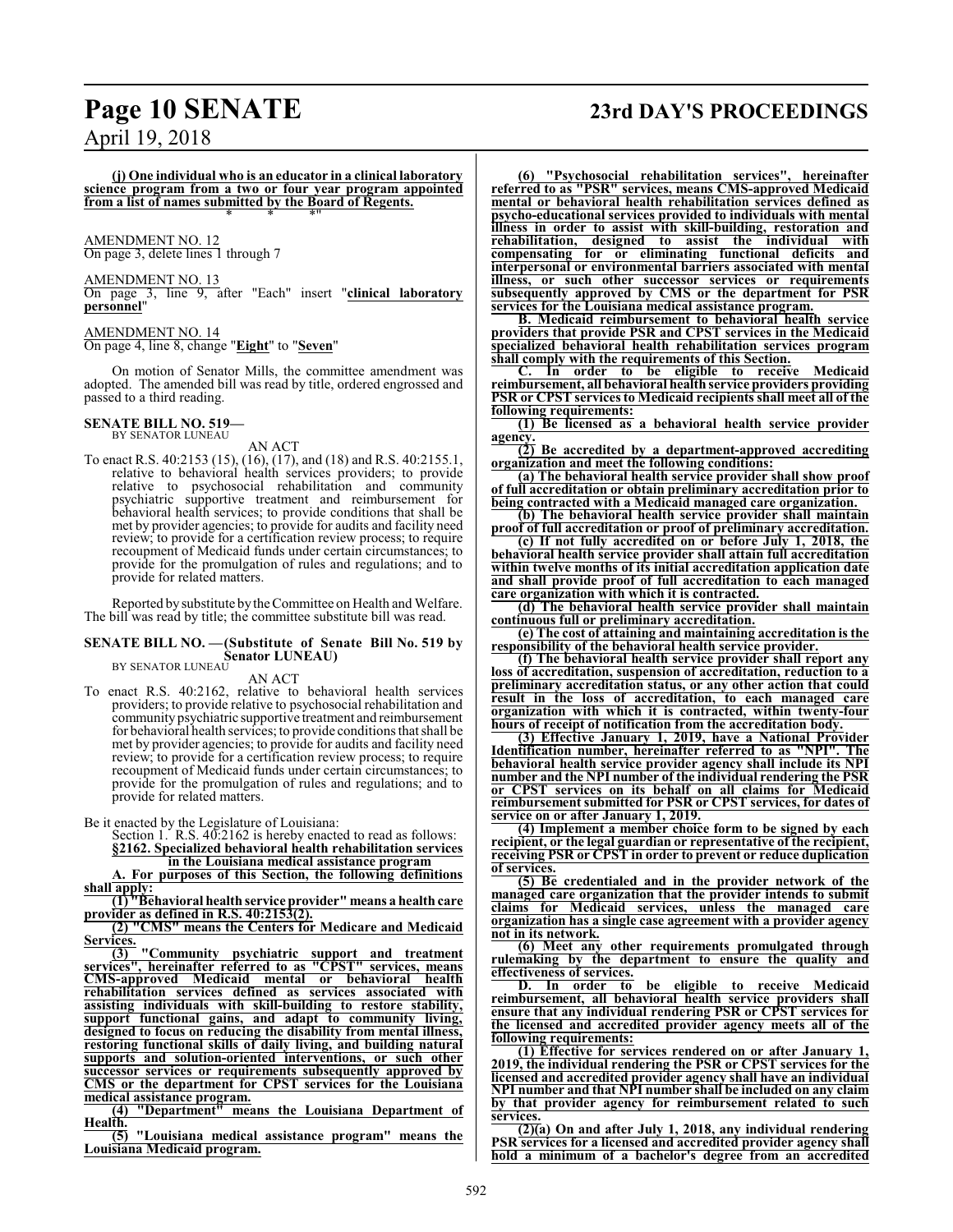### **23rd DAY'S PROCEEDINGS Page 11 SENATE**

# April 19, 2018

**university or college in the field of counseling, social work, psychology, or sociology. Any individual rendering PSR services who does not possess the minimum bachelor's degree required in this Paragraph, but who met all provider qualifications in effect prior to July 1, 2018, and was providing PSR services on a full-time basis for that licensed and accredited provider agency on or before June 30, 2016, may continue to provide PSR services for the same licensed and accredited provider agency. Prior to the individual rendering PSR services at a different provider agency, he must comply with the provisions of this Section.**

**(b) On and after July 1, 2018, any individual rendering any CPST services for a licensed and accredited provider agency shall hold a minimum of a master's degree from an accredited university or college in the field of counseling, social work, psychology, or sociology.**

**(3)(a) The individual rendering PSR or CPST services for the licensed and accredited provider agency shall meet all other requirements set forth in Medicaid rules, regulations, provider manuals, and policies.**

**(b) Within thirty days of the effective date of this Section, the department shall commence any actions that are required to amend any existing department rule or regulation that is in conflict with the requirements of this Section.**

**E. The department shall maintain a facility need review program for behavioral health service providers that provide PSR or CPST services. No license to provide PSR or CPST services shall be granted to any applicant unless the department determines that the evidence and data submitted by the applicant establishes the probability of serious, adverse consequences to recipients' ability to access services if seeking a license is not permissible.**

**F.(1) In order to be eligible to receive Medicaid reimbursement, each behavioral health service provider that provides PSR or CPST services shall employ at least one full-time physician, or full-time licensed mental health professional as defined in R.S. 40:2153(7)(a), (b), (c), (d), or (e), to serve as a full-time mental health supervisor to assist in the design and evaluation of treatment plans for PSR and CPST services. For the purposes of this Section the term "full-time" shall mean employment by the behavioral health service provider for at least thirty-five hours per week.**

**(2) Each unlicensed individual rendering PSR or CPST services for the licensed and accredited behavioral health service provider agency shall be required to receive at least one hour per calendar month of personal supervision and training by the provider agency's mental health supervisor.**

**G. The department shall implement a centralized credentialing verification organization, hereinafter referred to as "CVO", for the Medicaid specialized behavioral health rehabilitation services program. The CVO shall be certified as a CVO by the National Committee for Quality Assurance hereinafter referred to as "NCQA". The CVO shall perform agency provider credentialing that meets the following criteria:**

**(1) NCQA standards.**

**(2) Verification of agency license.**

**(3) Verification of agency accreditation.**

**(4) Any additional requirements imposed by the department for becoming a Medicaid provider reimbursed under the Medicaid specialized behavioral health rehabilitation services program.**

**H.(1) Effective July 1, 2018, the Medicaid managed care organizations shall take appropriate actions to recoup Medicaid payments or funds from any behavioral health service provider that renders Medicaid services in violation of the provision of this Section.**

**(2) The department may refer noncompliant behavioral health service providers to the Louisiana Medicaid Fraud Control Unit within the Louisiana attorney general's office for further fraud investigation.**

**I. The department may promulgate any rules pursuant to the Administrative Procedure Act and may publish any Medicaid manuals or Medicaid policy to implement and enforce the provisions of this Section.**

**J. The Louisiana Legislative Auditor may conduct performance audits of the department to ensure compliance with the provisions of this Section.** 

Section 2. This Act shall become effective upon signature by the governor or, if not signed by the governor, upon expiration of the time for bills to become law without signature by the governor, as provided by Article III, Section 18 of the Constitution of Louisiana. If vetoed by the governor and subsequently approved by the legislature, this Act shall become effective on the day following such approval.

On motion of Senator Mills, the committee substitute bill was adopted and becomes Senate Bill No. 564 by Senator Luneau, substitute for Senate Bill No. 519 by Senator Luneau.

#### **SENATE BILL NO. 564— (Substitute of Senate Bill No. 519 by Senator LUNEAU)** BY SENATOR LUNEAU

AN ACT

To enact R.S. 40:2162, relative to behavioral health services providers; to provide relative to psychosocial rehabilitation and communitypsychiatric supportive treatment and reimbursement for behavioral health services; to provide conditions that shall be met by provider agencies; to provide for audits and facility need review; to provide for a certification review process; to require recoupment of Medicaid funds under certain circumstances; to provide for the promulgation of rules and regulations; and to provide for related matters.

The bill was read by title and placed on the Calendar for a second reading.

**SENATE BILL NO. 556—**<br>BY SENATORS CARTER, BOUDREAUX, CLAITOR, ERDEY, LUNEAU,<br>MILLS AND PRICE AND REPRESENTATIVE STOKES AN ACT

To enact R.S. 40:1103.5, relative to health care, to provide for information and access to breast reconstructive surgery; and to provide for related matters.

Reported with amendments by the Committee on Health and Welfare.

### **SENATE COMMITTEE AMENDMENTS**

Amendments proposed by Senate Committee on Health and Welfare to Original Senate Bill No. 556 by Senator Carter

#### AMENDMENT NO. 1

On page 1, line 2, after "To" insert "amend and reenact R.S. 40:1003.1 and to"

#### AMENDMENT NO. 2

On page 1, line 5, after "Section 1." insert "R.S. 40:1103.1 is hereby amended and reenacted and"

#### AMENDMENT NO. 3

On page 1, between lines 5 and 6, insert the following:

" §1103.1. Short title

This Part shall be known and may be cited as the "**Carter Stokes** Oral and Written Summary of Breast Cancer Treatment Alternatives **and Access to Breast Reconstruction Surgery Information** Law".

\* \* \*"

### AMENDMENT NO. 4

On page 1, line 7, delete "**general**" and after "**hospital**" insert "**licensed by the Louisiana Department of Health pursuant to R.S. 40:2100 et seq.,** 

On motion of Senator Mills, the committee amendment was adopted. The amended bill was read by title, ordered engrossed and passed to a third reading.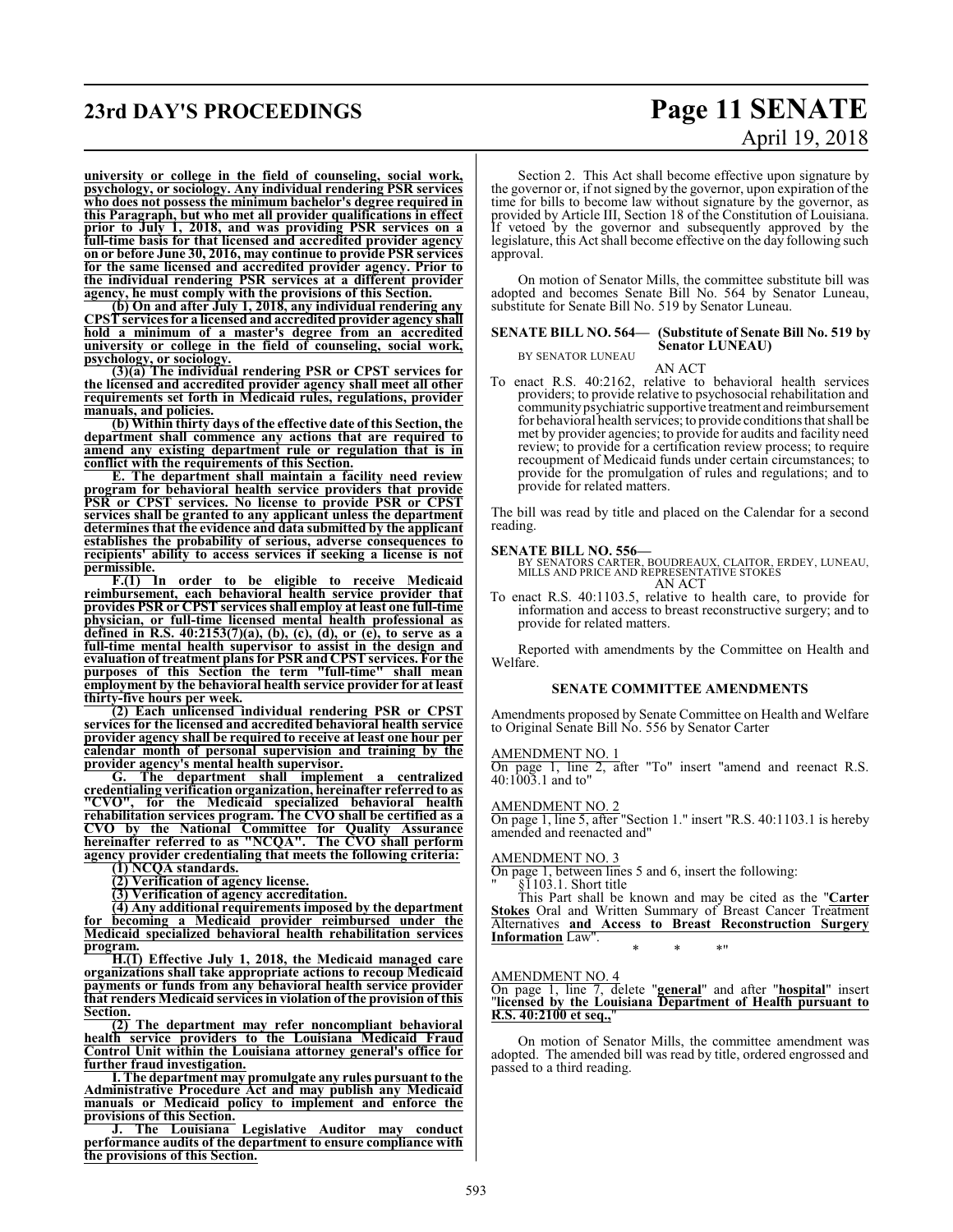## **Page 12 SENATE 23rd DAY'S PROCEEDINGS**

April 19, 2018

### **House Bills and Joint Resolutions on Second Reading Reported by Committees**

### **HOUSE BILL NO. 74—**<br>BY REPRESENTATIVE DAVIS

AN ACT

To enact R.S. 17:170.5 and 3996(B)(45), relative to immunization information for elementary and secondary school students; to require schools to provide information relative to influenza and immunization against the influenza virus to students' parents; to require the state Department of Education to provide such information to the parents ofstudents enrolled in approved home study programs; to provide for rules and regulations; and to provide for related matters.

Reported with amendments by the Committee on Health and Welfare.

### **SENATE COMMITTEE AMENDMENTS**

Amendments proposed by Senate Committee on Health and Welfare to Engrossed House Bill No. 74 by Representative Davis

### AMENDMENT NO. 1

On page 2, between lines 17 and 18, insert the following:

"E. No person seeking to enter any school or facility identified in this Section shall be required to comply with the provisions of this Section if the student or his parent or guardian submits either a written statement from a physician stating that the procedure is contraindicated for medical reasons, or a written dissent from the student or his parent or guardian is presented."

On motion of Senator Mills, the committee amendment was adopted. The amended bill was read by title and referred to the Legislative Bureau.

**HOUSE BILL NO. 109—** BY REPRESENTATIVES HOFFMANN, BAGLEY, CHANEY, COUSSAN, HENSGENS, HORTON, STAGNI, AND STOKES AN ACT

To enact R.S. 49:191(10)(c) and to repeal R.S. 49:191(8)(e), relative to the Department of Children and Family Services, including provisions to provide for the re-creation of the Department of Children and Family Services and the statutory entities made a part of the department by law; to provide for the effective termination date for all statutory authority for the existence of such statutory entities; and to provide for related matters.

Reported favorably by the Committee on Health and Welfare. The bill was read by title and referred to the Legislative Bureau.

### **HOUSE BILL NO. 147—** BY REPRESENTATIVE DWIGHT

AN ACT

To amend and reenact R.S. 40:34.2(2)(a)(introductory paragraph),  $34.5(A)$ , and  $46.4(A)$ , to enact Civil Code Article 190.1 and R.S. 40:34.5.1 and 34.5.2, and to repeal R.S. 40:46.9, relative to filiation; to provide for presumptions of paternity; to provide for the acknowledgment of a child; to provide relative to the birth certificate of the child; to provide for a three-party acknowledgment of paternity; to provide for DNA testing; to provide for the creation of a form; and to provide for related matters.

Reported with amendments by the Committee on Judiciary A.

### **SENATE COMMITTEE AMENDMENTS**

Amendments proposed by Senate Committee on Judiciary A to Reengrossed House Bill No. 147 by Representative Dwight

#### AMENDMENT NO. 1

On page 3, delete line 8 and insert "presumed to be the father of the child that he and the mother lived separate and apart continuously for at least three hundred days prior to the birth of the child and that he is not the father of the child."

#### AMENDMENT NO. 2

On page 5, delete lines 11 through 13 and insert

"acknowledgment in authentic form declaring: (1) That the husband, or former husband, presumed to be the

father and the mother lived separate and apart continuously for at least three hundred days prior to the birth of the child.

(2) That the husband or former husband is not the father of the child and that the biological father is the father of the child.

When such a three-party acknowledgment is executed, the husband or former husband is"

### AMENDMENT NO. 3

On page 5, delete lines 24 through 28 and insert

"Section 4. The Louisiana State Law Institute is hereby directed to revise and prepare comments for the provisions of this Act. "Section 5. This Act shall become effective on January 1, 2019."

On motion of Senator Ward, the committee amendment was adopted. The amended bill was read by title and referred to the Legislative Bureau.

**HOUSE BILL NO. 150—** BY REPRESENTATIVES LEBAS, BAGLEY, CHANEY, COX, HENSGENS, HOFFMANN, HORTON, POPE, STAGNI, AND STOKES AN ACT

To enact R.S. 37:1208.1, relative to pharmacist and technician licensing and certification; to allow the board of pharmacy to waive the license or certificate renewal fee for a military spouse; and to provide for related matters.

Reported favorably by the Committee on Health and Welfare. The bill was read by title and referred to the Legislative Bureau.

# **HOUSE BILL NO. 151—** BY REPRESENTATIVE LEBAS

AN ACT To amend and reenact R.S. 37:1164(2)(b), relative to the Louisiana Pharmacy Practice Act; to provide with respect to colleges of pharmacy; to define "approved college of pharmacy"; to specify the means by which the college of pharmacy may be approved by the board; and to provide for related matters.

Reported favorably by the Committee on Health and Welfare. The bill was read by title and referred to the Legislative Bureau.

## **HOUSE BILL NO. 169-**<br>BY REPRESENTATIVE TALBOT

AN ACT

To amend and reenact R.S.  $22:1266(D)(1)$  and  $(3)(b)(ii)$ , relative to the cancellation of an insurance policy; to authorize notice of cancellation to be sent by first class mail using a tracking method; and to provide for related matters.

Reported favorably by the Committee on Insurance. The bill was read by title and referred to the Legislative Bureau.

## **HOUSE BILL NO. 176—**<br>BY REPRESENTATIVE LEGER

AN ACT To amend and reenact R.S.  $17:170.4(A)(1)$  and  $(C)(2)$ , relative to immunizations; to require certain students to be immunized against meningococcal disease; to provide for exceptions; to provide relative to rules and regulations; and to provide for related matters.

Reported with amendments by the Committee on Health and Welfare.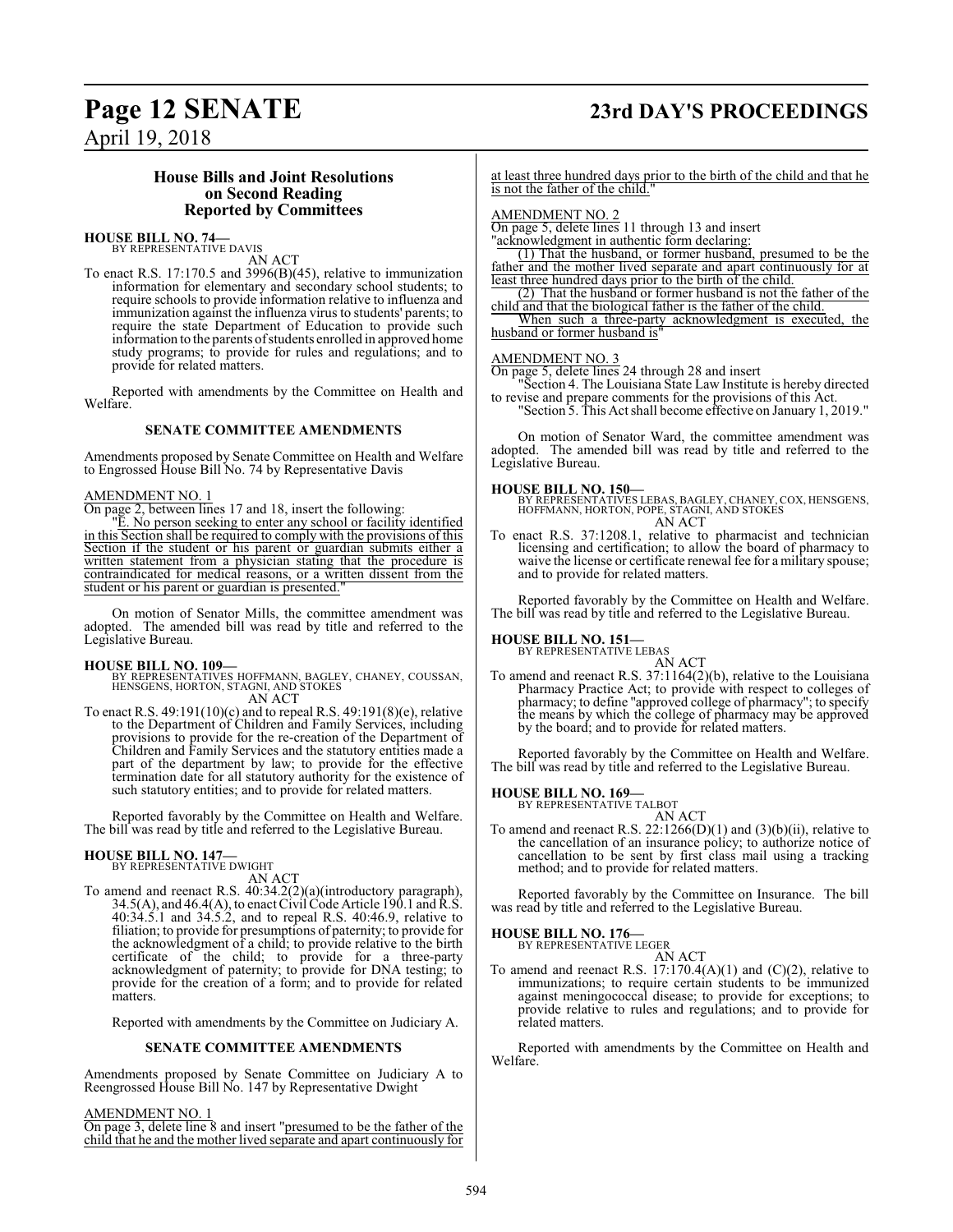# **23rd DAY'S PROCEEDINGS Page 13 SENATE**

### **SENATE COMMITTEE AMENDMENTS**

Amendments proposed by Senate Committee on Health and Welfare to Engrossed House Bill No. 176 by Representative Leger

#### AMENDMENT NO. 1

On page 1, line 2, after  $C(2)$ ," insert "and to enact R.S. 17:170.4(E),"

### AMENDMENT NO. 2

On page 1, line 7, after "reenacted" insert "and R.S. 17:170.4(E) is hereby enacted"

#### AMENDMENT NO. 3

On page 3,between lines 3 and 4, insert the following:

"E. No person seeking to enter any school or facility identified in this Section shall be required to comply with the provisions of this Section if the student or his parent or guardian submits either a written statement from a physician stating that the procedure is contraindicated for medical reasons, or a written dissent from the student or his parent or guardian is presented."

On motion of Senator Mills, the committee amendment was adopted. The amended bill was read by title and referred to the Legislative Bureau.

## **HOUSE BILL NO. 194—** BY REPRESENTATIVE HOWARD

AN ACT

To amend and reenact R.S. 22:1834(C) and 1838(F) and to enact R.S. 22:1838(G), relative to recoupment of health insurance claims payments; to prohibit recoupments after the expiration of eighteen months from the date the initial claim was paid; to provide for applicability; and to provide for related matters.

Reported with amendments by the Committee on Insurance.

### **SENATE COMMITTEE AMENDMENTS**

Amendments proposed by Senate Committee on Insurance to Engrossed House Bill No. 194 by Representative Howard

### AMENDMENT NO. 1

On page 1, line 2, change "22:1834(C) and 1838(F)" to "22:1838(F)"

### AMENDMENT NO. 2

On page 1, line 7, change "22:1834(C) and 1838(F) are" to "22:1838(F) is"

#### AMENDMENT NO. 3

On page 1, delete lines 9 through 18

On motion of Senator Gatti, the committee amendment was adopted. The amended bill was read by title and referred to the Legislative Bureau.

### **HOUSE BILL NO. 232-**<br>BY REPRESENTATIVE COUSSAN

AN ACT

To amend and reenact R.S. 51:710.1, relative to the power to assess civil monetary penalties and fees with respect to Louisiana Securities Law; to expressly allow issuance of such penalties and fees for violation of a relative administrative rule, regulation, or order; to provide for effectiveness; and to provide for related matters.

Reported favorably by the Committee on Commerce, Consumer Protection, and International Affairs. The bill was read by title and referred to the Legislative Bureau.

### **HOUSE BILL NO. 233—** BY REPRESENTATIVE COUSSAN

AN ACT

To enact R.S. 51:705(G)(3), relative to the registration of securities; to require the submission of notice filings; to provide notice requirements for crowd funding filings submitted to the

# April 19, 2018

Securities and Exchange Commission pursuant to Section 18(b)(4)(C) of the Securities Act of 1933; to require a filing fee; and to provide for related matters.

Reported favorably by the Committee on Commerce, Consumer Protection, and International Affairs. The bill was read by title and referred to the Legislative Bureau.

**HOUSE BILL NO. 302—**<br>BY REPRESENTATIVE CARMODY AN ACT

To enact R.S. 49:191(10)(c) and to repeal R.S. 49:191(8)(i), relative to the Department of Public Service, including provisions to provide for the re-creation of the Department of Public Service and the statutory entities made a part of the department by law; to provide for the effective termination date for all statutory authority for the existence of such statutory entities; and to provide for related matters.

Reported favorably by the Committee on Commerce, Consumer Protection, and International Affairs. The bill was read by title and referred to the Legislative Bureau.

### **HOUSE BILL NO. 333-**<br>BY REPRESENTATIVE TALBOT

AN ACT To amend and reenact R.S. 22:2314(B)(1), relative to the Louisiana Citizens Property Insurance Corporation Policy Take-Out Program; to authorize the corporation to offer some or all of its policies for removal to the voluntarymarket; to require approval of the board of directors; and to provide for related matters.

Reported favorably by the Committee on Insurance. The bill was read by title and referred to the Legislative Bureau.

**HOUSE BILL NO. 370-**<br>BY REPRESENTATIVE TALBOT

AN ACT To enact Chapter 19 of Title 22 of the Louisiana Revised Statutes of 1950, to be comprised of R.S. 22:2461 through 2469, relative to electronic delivery of insurance notices; to authorize electronic delivery of insurance documents and notices; to define key terms; to provide for changes in hardware or software requirements; to provide for applicability; to provide for contracts and policies already in effect; to provide for withdrawal of consent; to provide for consent previously given; to require an alternative method of delivery in certain circumstances; to limit liability for certain acts; and to provide for related matters.

Reported favorably by the Committee on Insurance. The bill was read by title and referred to the Legislative Bureau.

### **HOUSE BILL NO. 419—** BY REPRESENTATIVE EDMONDS

AN ACT

To amend and reenact R.S. 40:1646(A) and (B) and to enact R.S. 40:1646(E), relative to life safety systems and equipment; to authorize certifications relative to such systems and equipment; to provide for designated representatives; to provide for compliance; to provide penalties for violations; and to provide for related matters.

Reported favorably by the Committee on Commerce, Consumer Protection, and International Affairs. The bill was read by title and referred to the Legislative Bureau.

**HOUSE BILL NO. 421—** BY REPRESENTATIVES LEGER AND WRIGHT AN ACT

To amend and reenact R.S. 37:1358, relative to the practice of acupuncture; to provide for licensing of acupuncturists; to repeal the requirement that acupuncturists maintain physician relationships; and to provide for related matters.

Reported favorably by the Committee on Health and Welfare. The bill was read by title and referred to the Legislative Bureau.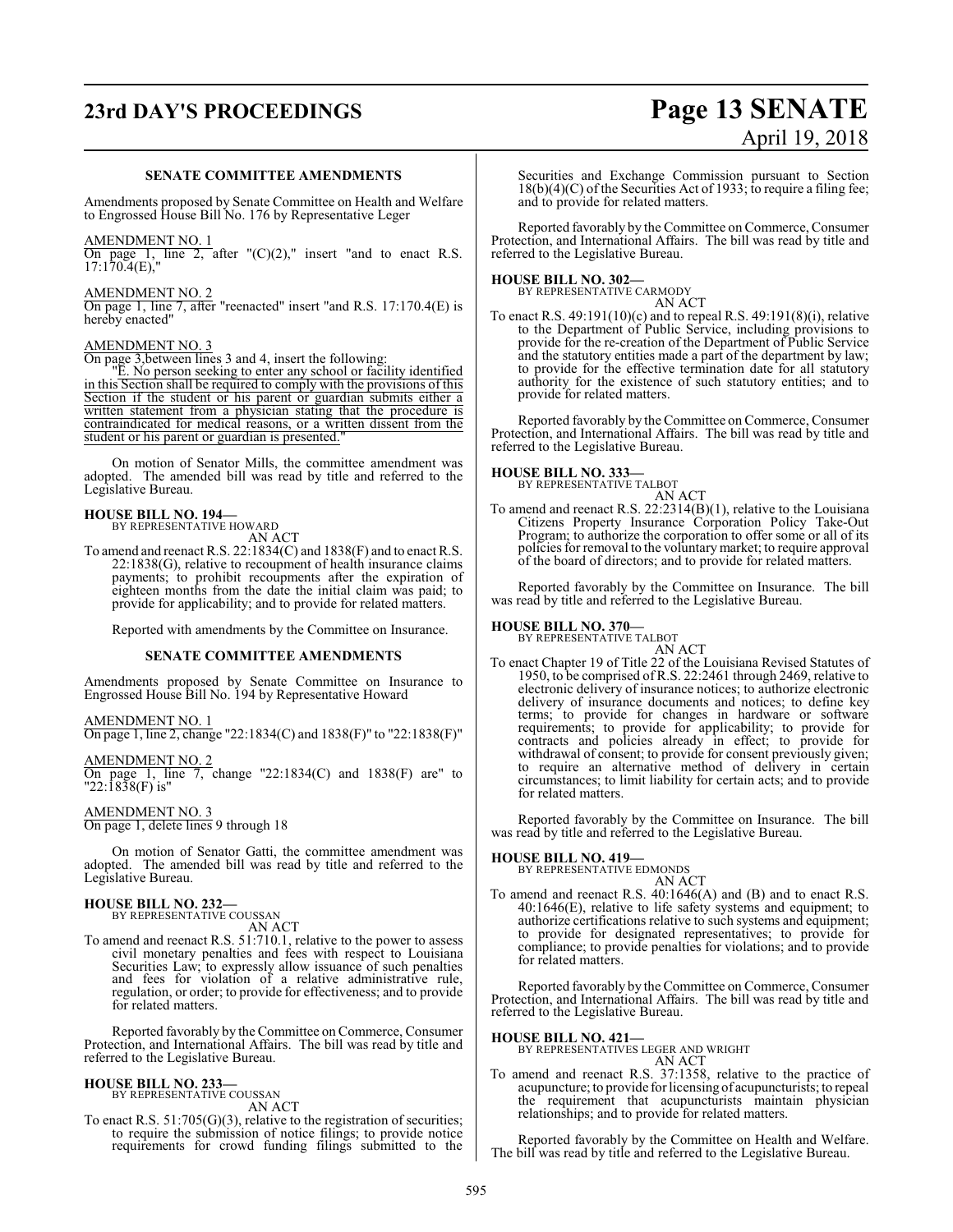## **Page 14 SENATE 23rd DAY'S PROCEEDINGS**

### **HOUSE BILL NO. 472—**

BY REPRESENTATIVE THIBAUT AN ACT

To enact Part I of Chapter 19 of Title 22 of the Louisiana Revised Statutes of 1950, to be comprised ofR.S. 22:2461 through 2471, and to repeal R.S. 22:1641(1)(j), relative to a state reinsurance program; to create the Louisiana Health Insurance Innovation and Stabilization Program; to establish the Louisiana Health Reinsurance Association; to provide for membership; to provide for fee assessments under the authority of the commissioner; to provide for licensure and registration of certain regulated entities; to provide for an effective date; and to provide for related matters.

Reported with amendments by the Committee on Insurance.

### **SENATE COMMITTEE AMENDMENTS**

Amendments proposed by Senate Committee on Insurance to Re-Reengrossed House Bill No. 472 by Representative Thibaut

### AMENDMENT NO. 1

On page 11, at the beginning of line 22, change "There" to the following: "Except in instances of gross negligence or willful and wanton misconduct, there"

### AMENDMENT NO. 2

On page 11, at the end of line 26, delete "Immunity shall" and delete lines 27 and 28 in their entirety

On motion of Senator Gatti, the committee amendment was adopted. The amended bill was read by title and referred to the Legislative Bureau.

## **HOUSE BILL NO. 502—** BY REPRESENTATIVE ZERINGUE

AN ACT

To amend and reenact R.S. 4:83 and to enact R.S. 4:61(G) and  $65(A)(4)$ , relative to the regulation of professional wrestling; to provide for professional wrestling bond exception; to provide for certain requirements and exemptions; and to provide for related matters.

Reported with amendments by the Committee on Commerce, Consumer Protection, and International Affairs.

### **SENATE COMMITTEE AMENDMENTS**

Amendments proposed by Senate Committee on Commerce, Consumer Protection and International Affairs to Reengrossed House Bill No. 502 by Representative Zeringue

### AMENDMENT NO. 1

On page 1, at the end of line 13, insert: "The provisions of this Subsection shall not apply to damages caused by gross negligence or willful or wanton misconduct.

On motion of Senator Martiny, the committee amendment was adopted. The amended bill was read by title and referred to the Legislative Bureau.

### **HOUSE BILL NO. 514—**

BY REPRESENTATIVE SHADOIN AN ACT

To amend and reenact R.S. 32:781(5), 782, 784(A)(introductory paragraph) and (5), 791(B)(3)(b), 792(B)(16), and 801, to enact  $R.S. 32:783(F)(10), 784(A)(7)$  and  $(8), 792(B)(19)$ , and 795 and to repeal R.S. 32:783(F)(3) and 784(B), relative to the regulation of used motor vehicles; to amend definitions; to provide for the purpose of the Used Motor Vehicle Commission; to provide for the powers and duties of the commission; to provide for certain prohibitions and unauthorized acts; to amend relative to applications for licensure; to provide for educational requirements and procedure; to provide for exceptions; to repeal relative to dealer sales and certain educational seminars; to provide for effectiveness; and to provide for related matters.

Reported with amendments by the Committee on Commerce, Consumer Protection, and International Affairs.

### **SENATE COMMITTEE AMENDMENTS**

Amendments proposed by Senate Committee on Commerce, Consumer Protection and International Affairs to Reengrossed House Bill No. 514 by Representative Shadoin

#### AMENDMENT NO. 1

On page 3, line 15, after "Paragraph" insert "and prevails"

On motion of Senator Martiny, the committee amendment was adopted. The amended bill was read by title and referred to the Legislative Bureau.

### **HOUSE BILL NO. 524—**

BY REPRESENTATIVES CARPENTER AND MORENO AN ACT

To enact Chapter 6 of Title 42 of the Louisiana Revised Statutes of 1950, to be comprised of R.S. 42:341 through 345, relative to public officers and employees; to provide for policies prohibiting sexual harassment; to provide for training on the prevention of sexual harassment; to provide for annual reports; to provide for definitions; to provide for the duties of certain agency heads; to provide for the duties of the Department of State Civil Service relative thereto; and to provide for related matters.

Reported with amendments by the Committee on Senate and Governmental Affairs.

### **SENATE COMMITTEE AMENDMENTS**

Amendments proposed by Senate Committee on Senate and Governmental Affairs to Reengrossed House Bill No. 524 by Representative Carpenter

### AMENDMENT NO. 1

Delete the set of Senate Committee Amendments (SCAHB524 PRATHERT 2051) proposed by Senate and Governmental Affairs and adopted by the Senate on April, 5, 2018

### AMENDMENT NO. 2

Delete the set of Legislative Bureau Amendments (SLBHB524 ELLISB 2161) proposed by the Legislative Bureau and adopted by the Senate on April 9, 2018

#### AMENDMENT NO. 3

On page 2, line 17, change "verbal or physical" to "verbal, physical, or other inappropriate"

### AMENDMENT NO. 4

On page 2, between lines 21 and 22 insert the following:  $(2)$  A description of the behavior the agency defines as

### inappropriate conduct, including examples.

### AMENDMENT NO. 5

On page 2, line 22, change "(2)" to "(3)"

### AMENDMENT NO. 6

On page 2, at the end of line 24, insert the following: "The complaint process shall detail who may make a complaint and to whom a complaint may be made."

### AMENDMENT NO. 7

On page 2, line 25 change "(3)" to "(4)"

#### AMENDMENT NO. 8

On page 2, after line 27, insert the following: "(5) A statement apprising public servants of applicable federal

and state law on sexual harassment."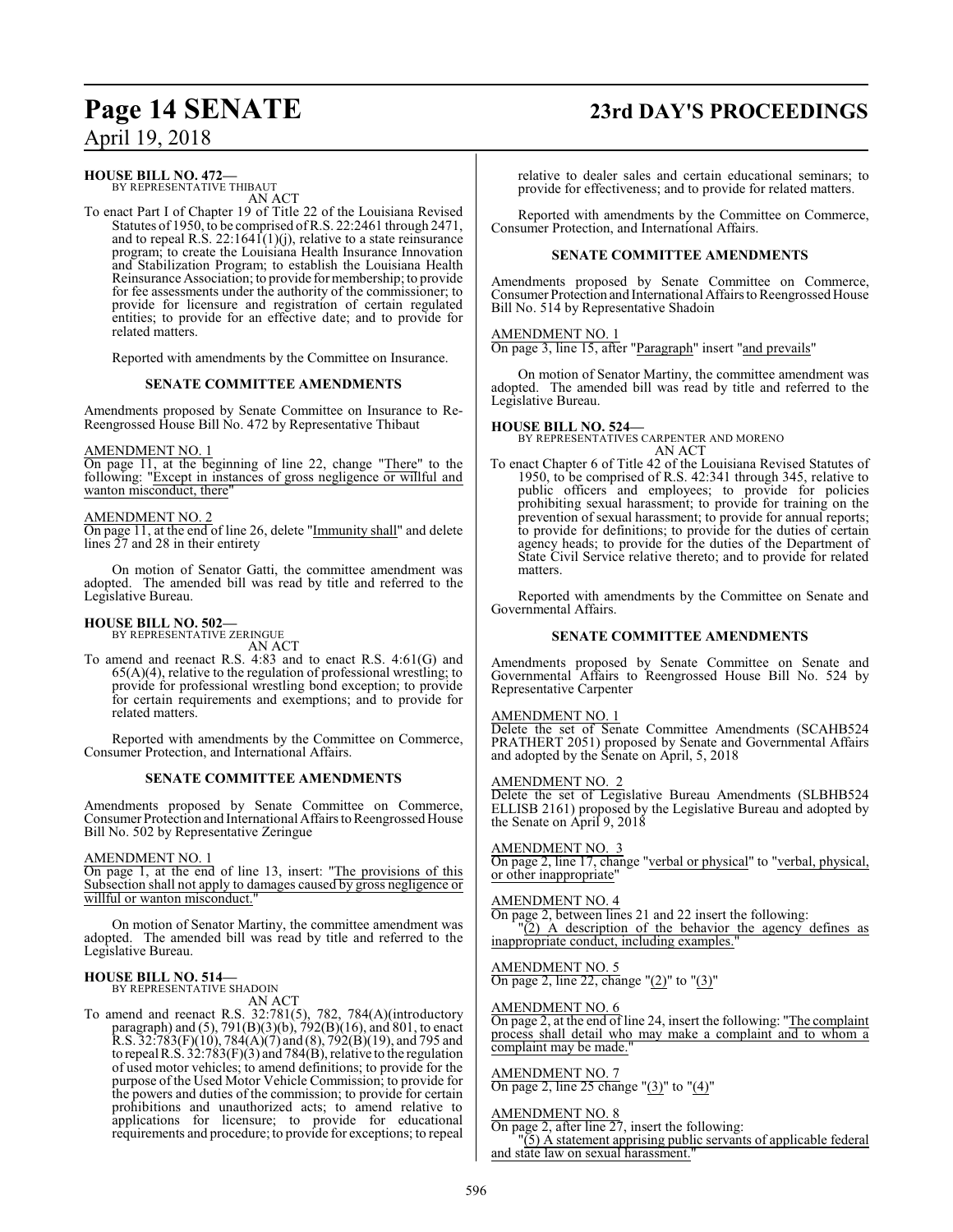# **23rd DAY'S PROCEEDINGS Page 15 SENATE**

### AMENDMENT NO. 9

On page 3, at the beginning of line 2, after " $\underline{A}$ ." insert " $\underline{(1)}$ "

### AMENDMENT NO. 10

On page 3, between lines 4 and 5, insert the following: "(2) An agency head may require supervisors in his agency to receive additional education and training.

### AMENDMENT NO. 11

On page 3, line 6, change "Internet" to "internet"

### AMENDMENT NO. 12

On page 3, line 20, after "report" delete the comma ","

### AMENDMENT NO. 13

On page 3, at the beginning of line 21, after "each year" delete the comma",

On motion of Senator Bishop, the committee amendment was adopted. The amended bill was read by title and referred to the Legislative Bureau.

### **HOUSE BILL NO. 532—** BY REPRESENTATIVE MACK

AN ACT

To amend and reenact R.S. 51:650(introductory paragraph), (10), and  $(13)$ , 651.1(D), 652(A) and (B), 655, and 656(A), (B), (C)(1)(f), and (E) and to enact R.S. 51:650(14) through (31) and 651.1(E) through (G), relative to the regulation of fireworks; to provide for definitions; to provide relative to unlawful sales and use; to provide for certain fireworks displays; to provide for licenses and permits; to authorize the promulgation and adoption of administrative rules; to direct the Louisiana State Law Institute to arrange in alphabetical order and renumber certain definitions; and to provide for related matters.

Reported with amendments by the Committee on Commerce, Consumer Protection, and International Affairs.

### **SENATE COMMITTEE AMENDMENTS**

Amendments proposed by Senate Committee on Commerce, Consumer Protection and International Affairs to Reengrossed House Bill No. 532 by Representative Mack

### AMENDMENT NO. 1

On page 1, line 4, change "through  $(G)$ " to "through  $(F)$ "

### AMENDMENT NO. 2

On page 1, line 13, change "through  $(G)$ " to "through  $(F)$ "

### AMENDMENT NO. 3

On page 5, delete lines 12 through 22 and insert:

"E. Illegal fireworks or aerial luminaries as provided in this Part shall be subject to seizure by the state fire marshal, his deputies, or any authorized law enforcement officer as contraband and further subject to forfeiture as provided in R.S. 15:41.

### AMENDMENT NO. 4

On page 5, line 23, change "G." to "F."

On motion of Senator Martiny, the committee amendment was adopted. The amended bill was read by title and referred to the Legislative Bureau.

#### **HOUSE BILL NO. 539—** BY REPRESENTATIVE LEGER

AN ACT

To enact R.S. 40:2006.2, relative to licensing of healthcare facilities and providers by the Louisiana Department of Health; to provide for optional licensing fees for such facilities and providers; to

April 19, 2018 establish the purpose and amounts of such fees; to provide for

an expedited licensing process; to require submission of a report concerning the expedited licensing process to certain legislative committees; and to provide for related matters.

Reported with amendments by the Committee on Health and Welfare.

### **SENATE COMMITTEE AMENDMENTS**

Amendments proposed by Senate Committee on Health and Welfare to Reengrossed House Bill No. 539 by Representative Leger

### AMENDMENT NO. 1

On page 1, line 3, after "provide" delete the remainder of the line and delete line 4 in its entirety

### AMENDMENT NO. 2

On page 1, at the end of line 10, delete "fee" and insert "process; fees

#### AMENDMENT NO. 3

On page 1, delete lines 11 through 20, and delete pages 2 through 5 in their entirety and on page 6 delete lines 1 through 9 and insert the following:

"A. The Louisiana Department of Health, referred to hereafter in this Section as the "department", is hereby authorized to establish an expedited licensing process for healthcare facilities and providers that the department licenses.

B. The department shall promulgate, in accordance with the Administrative Procedure Act, any such rules as are necessary to provide for the expedited licensing process authorized by this Section.

C. The fees for the expedited licensing process shall be assessed in an amount not to exceed seven thousand five hundred dollars and shall be payable to the department at the time an expedited licensing application is submitted to the department by a healthcare facility or provider.

 $\overline{D_1(1)}$  After the department receives and approves the completed expedited licensing application packet, the department shall notify expedited licensing application packet, the department shall notify the applicant to provide a readiness date for the expedited survey. The department shall conduct the expedited licensing survey within ten working days of the readiness date indicated by the facility or provider and in accordance with applicable rules of the department.

(2) The department shall refund the expedited licensing fee ifthe expedited licensing survey is not conducted within the time period specified in this Section, unless such failure to conduct the survey is due to the unavailability of the facility or provider.

(3) The department shall not utilize existing employees who conduct regular licensing surveys to conduct any expedited licensing survey.

The department shall ensure that no facility or provider seeking approval to apply for licensure pursuant to a pre-licensing facility need review process provided for in this Chapter is affected by another provider of the same license type choosing the expedited licensing process instead of the regular licensing process.

On motion of Senator Mills, the committee amendment was adopted. The amended bill was read by title and referred to the Legislative Bureau.

**HOUSE BILL NO. 577—** BY REPRESENTATIVES LEGER, BAGLEY, CHANEY, HENSGENS, HORTON, JACKSON, LEBAS, RICHARD, STAGNI, AND STOKES AN ACT

To enact R.S. 40:41(L), relative to vital records disclosure; to provide for the disclosure of certain vital records to organ procurement organizations; to provide for the form of request by the organ procurement organizations; to provide for the duties of the state registrar in disclosure of records; and to provide for related matters.

Reported favorably by the Committee on Health and Welfare. The bill was read by title and referred to the Legislative Bureau.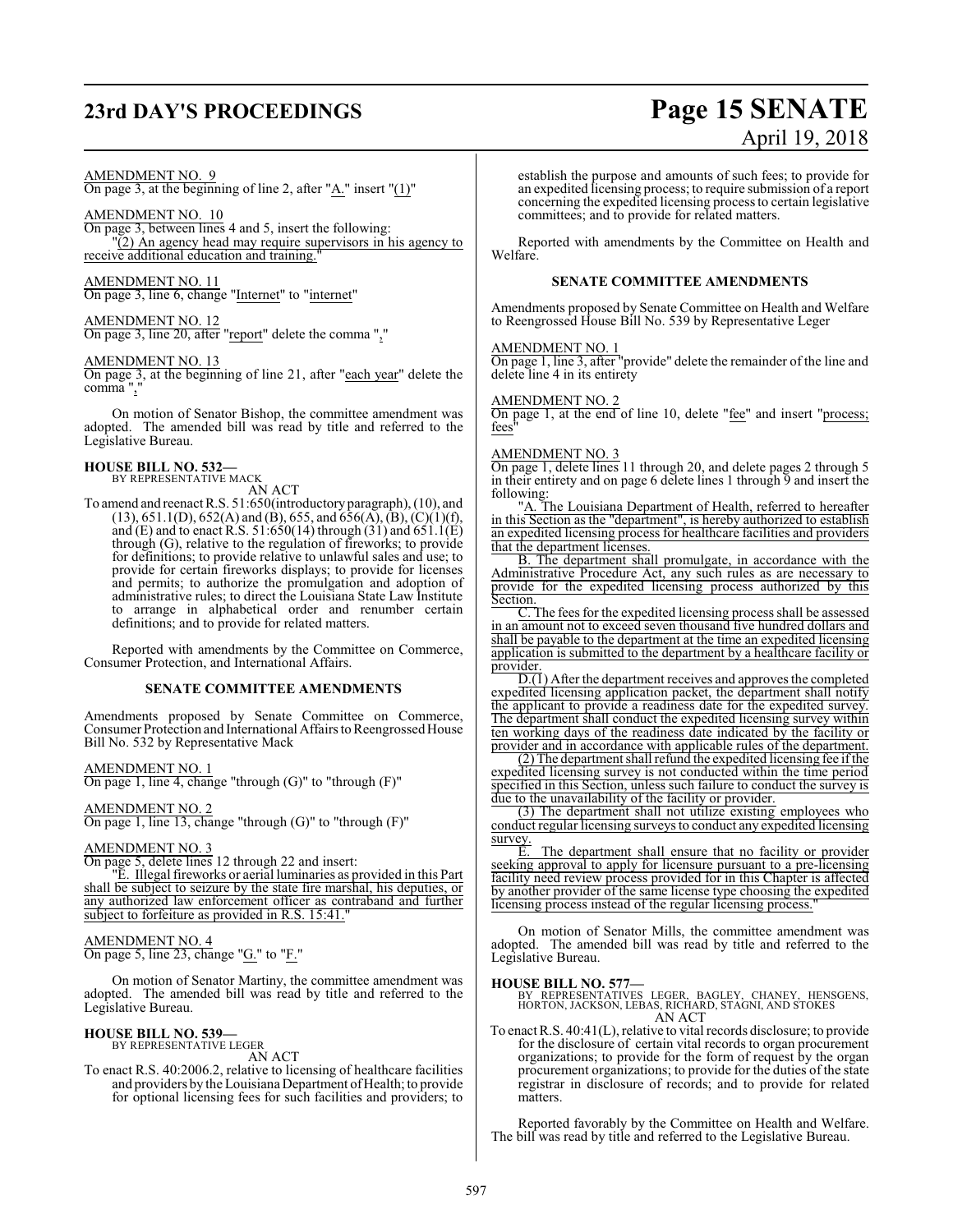## **Page 16 SENATE 23rd DAY'S PROCEEDINGS**

**HOUSE BILL NO. 607—**

BY REPRESENTATIVE SEABAUGH AN ACT

To amend and reenact R.S. 22:1983(E)(introductory paragraph) and  $(2)$ ,  $(G)$ , and  $(H)$ , 1984 $(G)$ , and  $2191(A)(2)$  and to enact R.S.  $22:1983(E)(3)$ , relative to examinations and investigations by the commissioner of insurance; to authorize an investigatory hearing for the purposes of obtaining additional information; to provide for appellate review of examination reports; to provide for appellate review of certain fines; to provide for an effective date; and to provide for related matters.

Reported favorably by the Committee on Insurance. The bill was read by title and referred to the Legislative Bureau.

### **HOUSE BILL NO. 608—** BY REPRESENTATIVE SEABAUGH

AN ACT

To amend and reenact R.S. 22:1981(A)(3), relative to the examination of insurers and producers; to authorize the examination of any person regulated by or required to be licensed by or registered with the Department of Insurance; and to provide for related matters.

Reported with amendments by the Committee on Insurance.

### **SENATE COMMITTEE AMENDMENTS**

Amendments proposed by Senate Committee on Insurance to Engrossed House Bill No. 608 by Representative Seabaugh

### AMENDMENT NO. 1

On page 1, line 2, delete "To amend and reenact R.S.22:1981(A)(3)" and insert "To enact R.S. 22:1981(A)(4)"

### AMENDMENT NO. 2

On page 1, line 3. after "producers;" delete the remainder of the line and delete line 4, and insert "to provide relative to third party administrators; and to provide for related"

### AMENDMENT NO. 3

On page 1, delete line 7 and insert the following:

"Section 1. R.S.  $22:1981(A)(4)$  is hereby enacted to read as follows"

### AMENDMENT NO. 4

On page 1, delete lines 11 through 19 and insert the following: "(4) The acts of a third-party administrator shall be considered the acts of the insurer the administrator represents and the administrator may be examined accordingly.

On motion of Senator Gatti, the committee amendment was adopted. The amended bill was read by title and referred to the Legislative Bureau.

### **HOUSE BILL NO. 609—**

BY REPRESENTATIVE SEABAUGH

- AN ACT
- To enact R.S. 22:2013.1, relative to the administration of large deductible policies and collateral; to provide for applicability; to provide for definitions; to provide for the right of the receiver or a guaranty association to pursue collateral; to limit the defenses of the insured; to provide for the treatment of the collateral; to provide for an effective date; and to provide for related matters.

Reported favorably by the Committee on Insurance. The bill was read by title and referred to the Legislative Bureau.

### **HOUSE BILL NO. 658—**

BY REPRESENTATIVE LEGER AN ACT

To enact R.S. 40:1086.12, relative to neonatal opiate withdrawal syndrome; to provide for a pilot project; to provide for the creation of the pilot project; to provide for the duties of the Louisiana Department of Health in establishing the pilot project; to provide for definitions; and to provide for related matters.

Reported with amendments by the Committee on Health and Welfare.

### **SENATE COMMITTEE AMENDMENTS**

Amendments proposed by Senate Committee on Health and Welfare to Reengrossed House Bill No. 658 by Representative Leger

#### AMENDMENT NO. 1

On page 2, at the end of line 4, insert the following: ", in coordination with Department of Children and Family Services,

### AMENDMENT NO. 2

On page 2, line 5, after "the state" insert ", including but not limited to the Louisiana Commission on Perinatal Care and Prevention of Infant Mortality and the Louisiana Perinatal Quality Collaborative,"

### AMENDMENT NO. 3

On page 2, line 6, after "syndrome" insert a "." and delete the remainder of the line and delete lines 7 and 8

#### AMENDMENT NO. 4

On page 2, between lines 11 and 12, insert the following:

"(4) The department may provide access to United States Food and Drug Administration approved medication-assisted treatment including agonist, partial-agonist, and antagonist medications for the treatment of opioid use disorders, in conjunction with detoxification services for females with a history of giving birth to neonatal abstinence syndrome affected infants."

### AMENDMENT NO. 5

On page 2, line 12, change " $(4)$ " to " $(5)$ "

### AMENDMENT NO. 6

On page 2, between lines 15 and 16, insert the following: "(6) The pilot may be administered consistent with the Controlled Substance Act, as amended by Section 303 of the Comprehensive Addiction and Recovery Act of 2016.

### AMENDMENT NO. 7

On page 2, line 16, change "(5)" to "(7)"

On motion of Senator Mills, the committee amendment was adopted. The amended bill was read by title and referred to the Legislative Bureau.

### **HOUSE BILL NO. 675—**

BY REPRESENTATIVE ZERINGUE

### AN ACT

To amend and reenact R.S. 33:4545.6 and to enact R.S. 33:4545.4(G), relative to the Louisiana Energy and Power Authority; to provide relative to the powers and duties of the governing board and operating committee of the authority; to limit the powers granted to members of the authority's operating committee; to provide for the creation of the Louisiana Energy and Power Authority Unit 1 participants committee; to provide relative to votes cast by members of the newly created participants committee; and to provide for related matters.

Reported favorably by the Committee on Commerce, Consumer Protection, and International Affairs. The bill was read by title and referred to the Legislative Bureau.

### **Rules Suspended**

Senator LaFleur asked for and obtained a suspension of the rules to recommit a bill.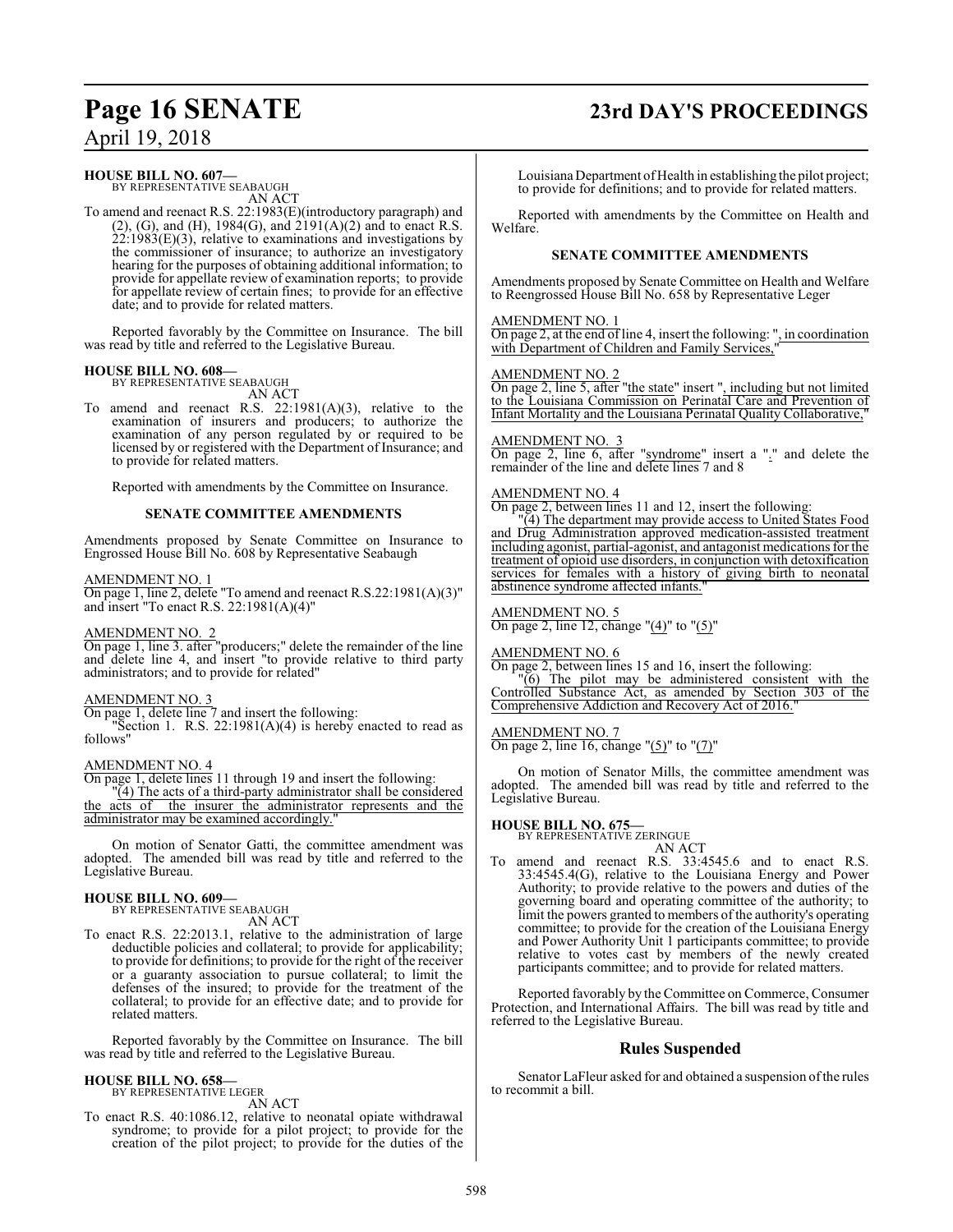## **23rd DAY'S PROCEEDINGS Page 17 SENATE**

### **HOUSE BILL NO. 175—**

BY REPRESENTATIVES JAMES AND GLOVER AN ACT

To enact Chapter 5 of Subtitle VII of Title 47 of the Louisiana Revised Statutes of 1950, to be comprised of R.S. 47:6361, relative to rebates; to authorize a rebate for certain donations to the Louisiana Office of Student Financial Assistance for certain postsecondary education scholarship and grant programs; to provide for requirements and limitations; to provide for the amount, approval, and issuance of rebates; to provide for a program cap; to authorize the promulgation of rules and regulations; to provide for an effective date; and to provide for related matters.

On motion of Senator LaFleur the bill, which was on Third Reading and Final Passage was read by title and recommitted to the Committee on Finance.

### **Reconsideration**

The vote by which Senate Bill No. 297 failed to pass on Wednesday, April 18, 2018, was reconsidered.

#### **SENATE BILL NO. 297—** BY SENATOR CLAITOR

AN ACT

To amend and reenact R.S. 17:281(A)(2), relative to student health; to authorize the state Department of Education and the Department of Health to survey students about risk behavior associated with chronic health conditions; and to provide for related matters.

On motion of Senator Claitor, the bill was read by title and returned to the Calendar, subject to call.

### **Reconsideration**

The vote by which Senate Bill No. 435 failed to pass on Wednesday, April 18, 2018, was reconsidered.

#### **SENATE BILL NO. 435—** BY SENATOR MILLS

AN ACT

To amend and reenact the introductory paragraph of R.S. 37:913 and to enact R.S. 37:913(B), relative to advanced practice registered nursing; to provide for exceptions to the collaborative practice agreement requirement; to provide for technical corrections; and to provide for related matters.

On motion of Senator Mills, the previously amended bill was read by title and returned to the Calendar, subject to call.

### **Senate Bills and Joint Resolutions on Third Reading and Final Passage**

### **Bagneris Rule**

Senator Long moved to invoke the rule to temporarily pass over controversial Senate Bills on Third Reading and Final Passage with the intention of taking them up later, in their regular order.

Without objection, so ordered.

#### **SENATE BILL NO. 347—** BY SENATOR HEWITT

AN ACT

To amend and reenact R.S. 39:100.61, relative to funding for waiver services for individuals with developmental disabilities; to provide for the definition of "waiver services"; to provide for the Louisiana Department of Health in consultation with the Louisiana Developmental Disabilities Council to develop a plan for appropriations out of the New Opportunities Waiver Fund; and to provide for related matters.

# April 19, 2018

### **Floor Amendments**

Senator Martiny proposed the following amendments.

### **SENATE FLOOR AMENDMENTS**

Amendments proposed by Senator Martiny on behalf of the Legislative Bureau to Engrossed Senate Bill No. 347 by Senator Hewitt

#### AMENDMENT NO. 1

On page 1, lines 16 and 17, following "into the" and before ", and monies" change "New Opportunities Waiver Fund" to "**fund**"

#### AMENDMENT NO. 2

On page 2, line 10, following "**and**" and before "**waiver**" change "**community based**" to "**community-based**"

On motion of Senator Martiny, the amendments were adopted.

The bill was read by title. Senator Hewitt moved the final passage of the amended bill.

### **ROLL CALL**

The roll was called with the following result:

| Mr. President<br>Allain<br>Appel<br>Barrow<br>Boudreaux<br>Carter<br>Chabert<br>Claitor<br>Cortez<br>Donahue<br>Erdey<br>Fannin<br>Total - 34<br>Total - 0 | Gatti<br>Hewitt<br>Johns<br>LaFleur<br>Lambert<br>Long<br>Luneau<br>Martiny<br>Milkovich<br>Mills<br>Mizell<br>Morrish<br><b>NAYS</b> | Peacock<br>Perry<br>Price<br>Riser<br>Smith, G.<br>Tarver<br>Thompson<br>Walsworth<br>Ward<br>White |
|------------------------------------------------------------------------------------------------------------------------------------------------------------|---------------------------------------------------------------------------------------------------------------------------------------|-----------------------------------------------------------------------------------------------------|
|                                                                                                                                                            | <b>ABSENT</b>                                                                                                                         |                                                                                                     |
| Bishop<br>Colomb<br>Total - 5                                                                                                                              | Morrell<br>Peterson                                                                                                                   | Smith, J.                                                                                           |

The Chair declared the amended bill was passed, ordered reengrossed and sent to the House. Senator Hewitt moved to reconsider the vote by which the bill was passed and laid the motion on the table.

#### **SENATE BILL NO. 389** BY SENATOR CLAITOR

AN ACT

To amend and reenact Code of Criminal Procedure Art. 875.1(C),  $(D)(1)(a)$ ,  $(2)$ , and  $(3)$ , and  $(E)$  and the introductory paragraph of 894.4(B) and 894.4(C), as enacted by Section 1 of Act 260 of the 2017 Regular Session, effective August 1, 2018, and  $893(A)(1)(a)$  and  $(4)$ ,  $(B)(2)$ , and  $(G)$ ,  $895.\bar{6}(A)$ , and  $900(A)(5)$ and  $(6)(b)(iv)$  and  $(d)(v)$  and to enact Code of Criminal Procedure Art. 875.1(G), 893(H), and  $900(A)(6)(b)(v)$  and (d)(vi), relative to felony probation; to provide relative to termination of probation under certain circumstances; to provide relative to extensions of probation; to eliminate provisions allowing a defendant to earn "street credits" toward early termination of probation; to provide relative to financial hardship hearings; and to provide for related matters.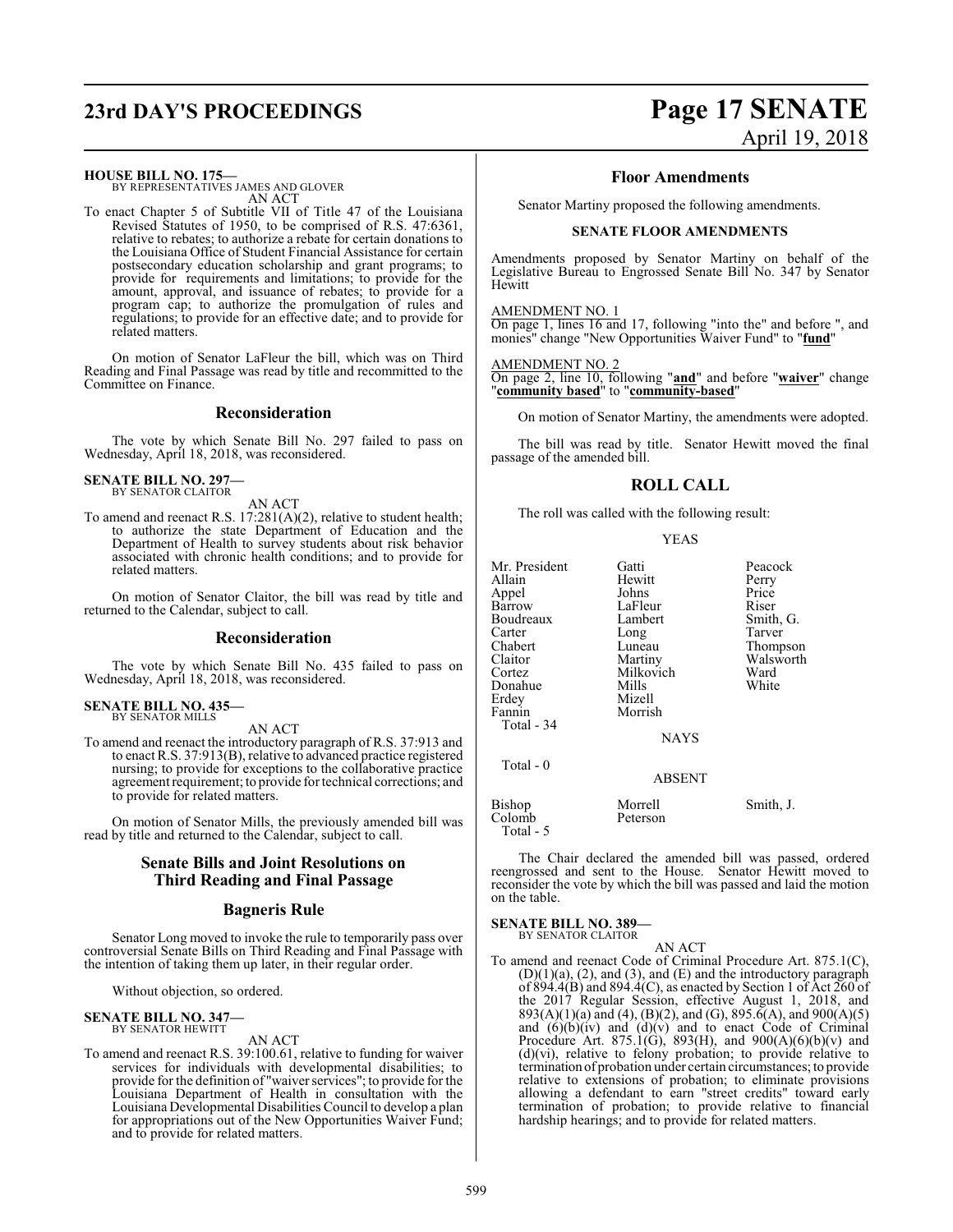### **Floor Amendments**

Senator Martiny proposed the following amendments.

### **SENATE FLOOR AMENDMENTS**

Amendments proposed by Senator Martiny on behalf of the Legislative Bureau to Engrossed Senate Bill No. 389 by Senator Claitor

AMENDMENT NO. 1 On page 1, line 2, following "and (3)," delete "and"

AMENDMENT NO. 2 On page 1, line 3, after "(E)" insert "and (F)"

AMENDMENT NO. 3 On page 1, line 5, following "893(A)(1)(a)" and before "," delete "and  $(4)$ ,  $(\overline{B})(2)$ , and  $(\overline{G})$ "

AMENDMENT NO. 4 On page 1, line 13, following "and (3)," delete "and"

AMENDMENT NO. 5 On page 1, line 14, at the beginning of the line insert "and (F)"

AMENDMENT NO. 6 On page 1, line 15, following "893(A)(1)(a)" delete "and (4), (B)(2), and"

AMENDMENT NO. 7 On page 1, line  $\overline{16}$ , at the beginning of the line delete "(G)"

AMENDMENT NO. 8 On page 3, line 20, before "**is**" change "**herein**" to "**in this Article**"

AMENDMENT NO. 9 On page 5, line 19, following "**report**" change "**whenever**" to "**when**"

AMENDMENT NO. 10

On page 8, line 7, following "**with**" and before "**.**" change "**Subsubparagraph (5)(a) of this Subparagraph**" to "**Subparagraph (5) of this Paragraph**"

On motion of Senator Martiny, the amendments were adopted.

On motion of Senator Martiny, the amended bill was read by title and returned to its regular order on Third Reading and Final Passage.

### **SENATE BILL NO. 474-**<br>BY SENATOR COLOMB

AN ACT

To amend and reenact R.S. 39:128(C), relative to certain state agency capital outlay projects; to add to the type of projects and to increase the threshold for exclusion of certain state agency projects from the capital outlay budget; to provide for an effective date; and to provide for related matters.

The bill was read by title. Senator Barrow moved the final passage of the bill.

### **ROLL CALL**

The roll was called with the following result:

### YEAS

| Mr. President | Fannin  | Peacock   |
|---------------|---------|-----------|
| Allain        | Gatti   | Perry     |
| Appel         | Hewitt  | Price     |
| Barrow        | Johns   | Riser     |
| Boudreaux     | LaFleur | Smith, G. |
| Carter        | Lambert | Tarver    |

### **Page 18 SENATE 23rd DAY'S PROCEEDINGS**

| Chabert<br>Claitor<br>Cortez<br>Donahue | Long<br>Luneau<br>Martiny<br>Mills<br>Mizell | Thompson<br>Walsworth<br>Ward<br>White |
|-----------------------------------------|----------------------------------------------|----------------------------------------|
| Erdey                                   |                                              |                                        |
| Total - 32                              | <b>NAYS</b>                                  |                                        |
|                                         |                                              |                                        |
| Milkovich<br>Total - 1                  |                                              |                                        |

ABSENT

Bishop Morrell Peterson<br>Colomb Morrish Smith J. Colomb Total - 6

The Chair declared the bill was passed and ordered it sent to the House. Senator Barrow moved to reconsider the vote by which the bill was passed and laid the motion on the table.

**SENATE BILL NO. 485-**<br>BY SENATOR CARTER

AN ACT

To enact R.S. 3:2363.1, relative to the raffle of certain animals; to prohibit raffling or giving away certain animals as a novelty or prize at a carnival or fair; to provide for exemptions; to authorize local governing authorities to establish a penalty; and to provide for related matters.

### **Floor Amendments**

Senator Martiny proposed the following amendments.

### **SENATE FLOOR AMENDMENTS**

Amendments proposed by Senator Martiny on behalf of the Legislative Bureau to Engrossed Senate Bill No. 485 by Senator Carter

AMENDMENT NO. 1

On page 1, lines 12 and 13, change "**iguanas, pot-bellied pigs, and reptiles**" to "**an iguana, a pot-bellied pig, or a reptile**"

On motion of Senator Martiny, the amendments were adopted.

The bill was read by title. Senator Carter moved the final passage of the amended bill.

### **ROLL CALL**

The roll was called with the following result:

### YEAS

| Mr. President<br>Allain<br>Appel<br>Barrow<br>Boudreaux<br>Carter<br>Chabert<br>Claitor<br>Cortez<br>Donahue<br>Erdey<br>Total - 33 | Fannin<br>Gatti<br>Hewitt<br>Johns<br>LaFleur<br>Lambert<br>Long<br>Luneau<br>Martiny<br>Milkovich<br>Mills<br><b>NAYS</b> | Mizell<br>Peacock<br>Perry<br>Price<br>Riser<br>Smith, G.<br>Tarver<br>Thompson<br>Walsworth<br>Ward<br>White |
|-------------------------------------------------------------------------------------------------------------------------------------|----------------------------------------------------------------------------------------------------------------------------|---------------------------------------------------------------------------------------------------------------|
| Total - 0                                                                                                                           | <b>ABSENT</b>                                                                                                              |                                                                                                               |

Bishop Morrell Peterson<br>Colomb Morrish Smith, J.

Colomb Total - 6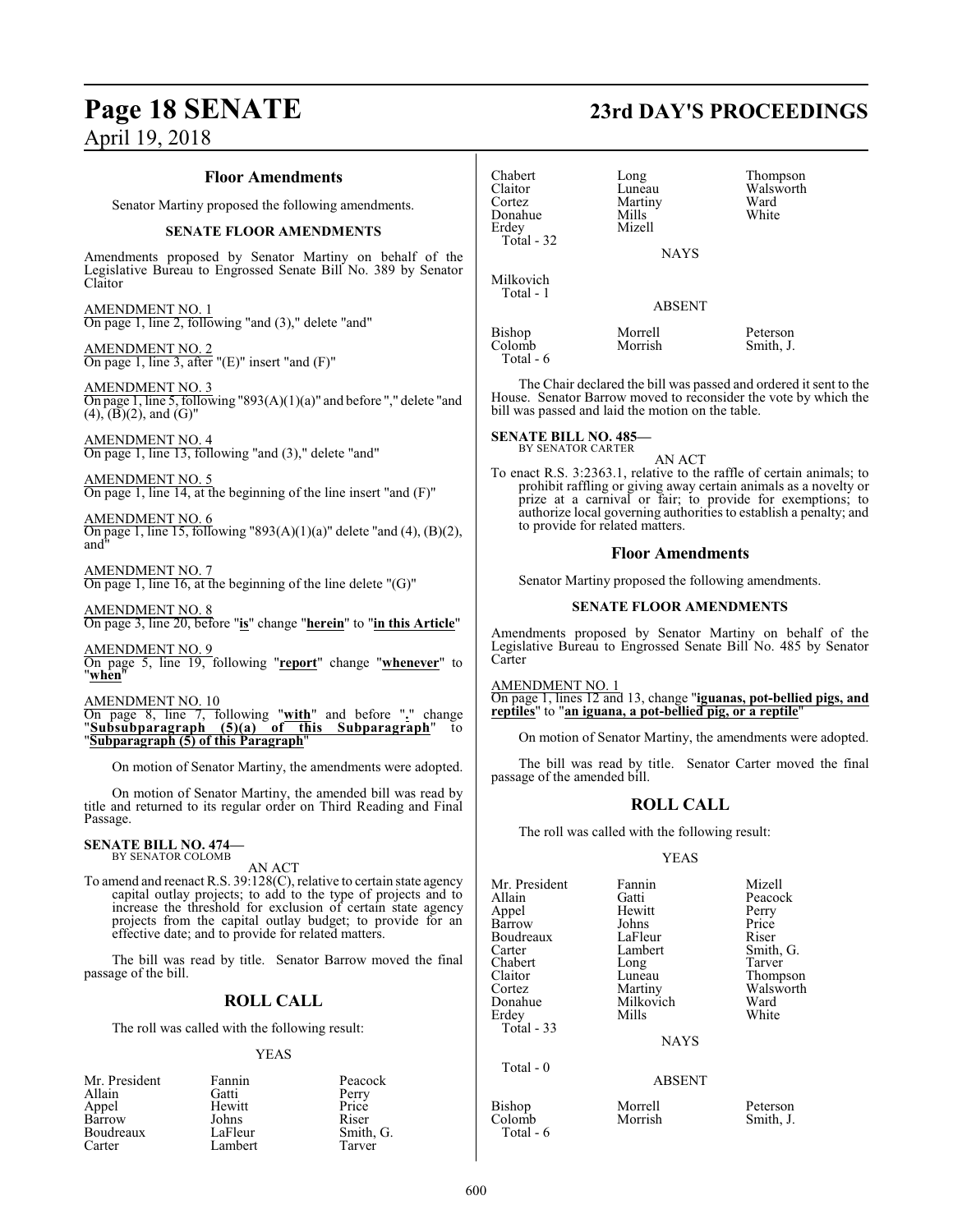The Chair declared the amended bill was passed, ordered reengrossed and sent to the House. Senator Carter moved to reconsider the vote by which the bill was passed and laid the motion on the table.

## **SENATE BILL NO. 499—**<br>BY SENATOR DONAHUE

### AN ACT

To enact R.S. 24:513(A)(8), relative to the legislative auditor; to provide that the legislative auditor shall prepare a list of best practices; to provide that the list of best practices shall be available to local auditees preparing for an audit of their public funds; to provide for an effective date; and to provide for related matters.

The bill was read by title. Senator Donahue moved the final passage of the bill.

### **ROLL CALL**

The roll was called with the following result:

YEAS

| Mr. President | Gatti       | Peacock   |
|---------------|-------------|-----------|
| Allain        | Hewitt      | Perry     |
| Appel         | Johns       | Price     |
| Barrow        | LaFleur     | Riser     |
| Boudreaux     | Lambert     | Smith, G. |
| Carter        | Long        | Tarver    |
| Chabert       | Luneau      | Thompson  |
| Claitor       | Martiny     | Walsworth |
| Cortez        | Milkovich   | Ward      |
| Donahue       | Mills       | White     |
| Erdey         | Mizell      |           |
| Fannin        | Morrish     |           |
| Total - 34    |             |           |
|               | <b>NAYS</b> |           |
| Total - 0     |             |           |

#### ABSENT

| Bishop    | Morrell  | Smith, J. |
|-----------|----------|-----------|
| Colomb    | Peterson |           |
| Total - 5 |          |           |

The Chair declared the bill was passed and ordered it sent to the House. Senator Donahue moved to reconsider the vote by which the bill was passed and laid the motion on the table.

### **SENATE BILL NO. 562— (Substitute of Senate Bill No. 95 by Senator Boudreaux)** BY SENATOR BOUDREAUX

AN ACT

To enact R.S. 17:236.3, relative to public elementary and secondary schools; to provide relative to virtual schools; to provide for definitions; and to provide for related matters.

The bill was read by title. Senator Boudreaux moved the final passage of the bill.

### **ROLL CALL**

The roll was called with the following result:

#### YEAS

| Mr. President | Fannin  | Morrish   |
|---------------|---------|-----------|
| Allain        | Gatti   | Peacock   |
| Appel         | Hewitt  | Perry     |
| Barrow        | Johns   | Price     |
| <b>Bishop</b> | LaFleur | Riser     |
| Boudreaux     | Lambert | Smith, G. |
| Carter        | Long    | Tarver    |
| Chabert       | Luneau  | Thompson  |
| Claitor       | Martiny | Walsworth |

## **23rd DAY'S PROCEEDINGS Page 19 SENATE** April 19, 2018

| Cortez<br>Donahue<br>Erdey | Milkovich<br>Mills<br>Mizell | Ward<br>White |
|----------------------------|------------------------------|---------------|
| <b>Total - 35</b>          | <b>NAYS</b>                  |               |
| Total $-0$                 | <b>ABSENT</b>                |               |
| Colomb<br>Morrell          | Peterson<br>Smith. J.        |               |

The Chair declared the bill was passed and ordered it sent to the House. Senator Boudreaux moved to reconsider the vote by which the bill was passed and laid the motion on the table.

### **House Bills and Joint Resolutions on Third Reading and Final Passage**

### **Bagneris Rule**

Senator Long moved to invoke the rule to temporarily pass over controversial House Bills on Third Reading and Final Passage with the intention of taking them up later, in their regular order.

Without objection, so ordered.

## **HOUSE BILL NO. 206—**<br>BY REPRESENTATIVE ANDERS

Total - 4

AN ACT

To amend and reenact R.S. 22:1554(A)(18), relative to the licensing of insurance producers; to provide for the consent of or waiver granted by the commissioner of insurance to the employment of a convicted felon in the business ofinsurance; and to provide for related matters.

The bill was read by title. Senator Gatti moved the final passage of the bill.

### **ROLL CALL**

The roll was called with the following result:

### YEAS

| Mr. President<br>Barrow<br>Bishop<br>Boudreaux<br>Carter<br>Chabert<br>Erdey<br>Total - 19 | Gatti<br>Johns<br>LaFleur<br>Lambert<br>Long<br>Luneau<br>Milkovich<br><b>NAYS</b> | Mills<br>Perry<br>Price<br>Smith, G.<br>Thompson |
|--------------------------------------------------------------------------------------------|------------------------------------------------------------------------------------|--------------------------------------------------|
| Appel<br>Claitor<br>Cortez<br>Donahue<br>Fannin<br>Total - 13                              | Hewitt<br>Mizell<br>Peacock<br>Riser<br>Tarver<br><b>ABSENT</b>                    | Walsworth<br>Ward<br>White                       |
| Allain<br>Colomb<br>Martiny<br>Total - 7                                                   | Morrell<br>Morrish<br>Peterson                                                     | Smith, J.                                        |

The Chair declared the bill failed to pass.

### **Notice of Reconsideration**

Senator Gatti moved to reconsider on the next Legislative Day the vote by which the bill failed to pass.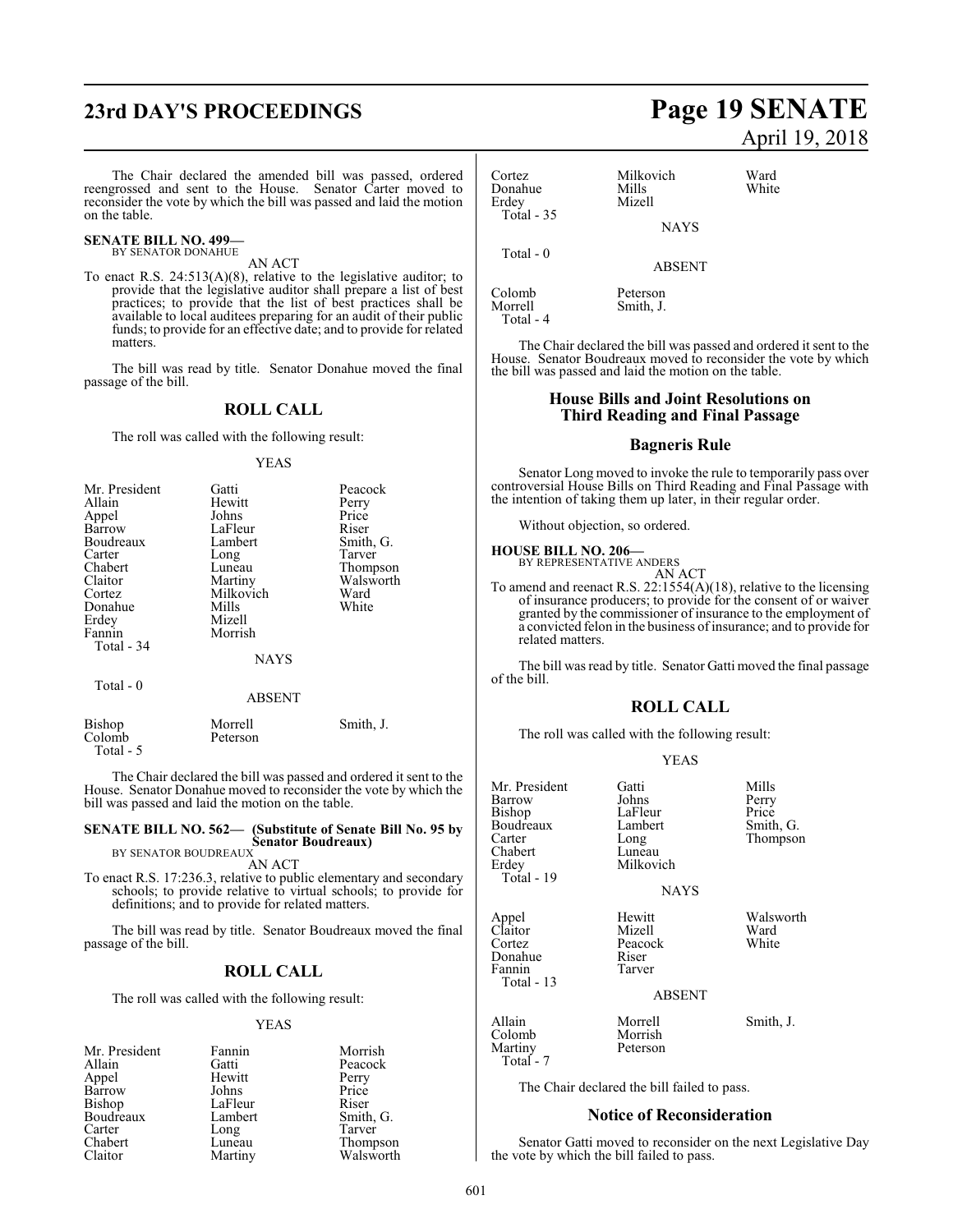### **HOUSE BILL NO. 247—**<br>BY REPRESENTATIVE HUVAL

AN ACT

To amend and reenact R.S. 22:46(introductory paragraph), (17) and  $(17.1)$ , 433(A), 438(A)(3), 446, 1542(introductory paragraph) and  $(18)$ , and  $1547(1)$ , relative to surplus lines insurance; to define surplus lines insurance, surplus lines insurer, and surplus lines broker; to require the filing of forms and rates of surplus lines insurers in certain circumstances; to provide surplus lines broker licensure requirements; to provide for an effective date; and to provide for related matters.

The bill was read by title. Senator Erdey moved the final passage of the bill.

### **ROLL CALL**

The roll was called with the following result:

#### YEAS

| Mr. President<br>Allain<br>Appel<br>Barrow<br>Bishop<br>Boudreaux | Fannin<br>Gatti<br>Hewitt<br>Johns<br>LaFleur<br>Lambert | Morrish<br>Peacock<br>Perry<br>Price<br>Riser<br>Smith, G. |
|-------------------------------------------------------------------|----------------------------------------------------------|------------------------------------------------------------|
| Carter<br>Chabert                                                 | Long                                                     | Tarver                                                     |
|                                                                   | Luneau                                                   | Thompson<br>Walsworth                                      |
| Claitor                                                           | Martiny<br>Milkovich                                     | Ward                                                       |
| Cortez                                                            |                                                          |                                                            |
| Donahue                                                           | Mills                                                    | White                                                      |
| Erdey                                                             | Mizell                                                   |                                                            |
| <b>Total - 35</b>                                                 |                                                          |                                                            |
|                                                                   | <b>NAYS</b>                                              |                                                            |
| Total - 0                                                         |                                                          |                                                            |
|                                                                   | <b>ABSENT</b>                                            |                                                            |
| Colomb<br>Morrell<br>Total - 4                                    | Peterson<br>Smith, J.                                    |                                                            |

The Chair declared the bill was passed and ordered it returned to the House. Senator Erdey moved to reconsider the vote by which the bill was passed and laid the motion on the table.

### **HOUSE BILL NO. 330-**<br>BY REPRESENTATIVE JORDAN

AN ACT

To amend and reenact R.S. 22:1571(E)(1), relative to insurance producers prelicensing programs; to exempt bail bond producer prelicensing programs fromcertain requirements; and to provide for related matters.

The bill was read by title. Senator Gatti moved the final passage of the bill.

### **ROLL CALL**

The roll was called with the following result:

### YEAS

| Mr. President<br>Allain<br>Appel<br>Barrow | Fannin<br>Gatti<br>Hewitt<br>Johns | Morrish<br>Peacock<br>Perry<br>Price |
|--------------------------------------------|------------------------------------|--------------------------------------|
| <b>Bishop</b>                              | LaFleur                            | Riser                                |
| Boudreaux                                  | Lambert                            | Smith, G.                            |
| Carter                                     | Long                               | Tarver                               |
| Chabert                                    | Luneau                             | Thompson                             |

### **Page 20 SENATE 23rd DAY'S PROCEEDINGS**

| Claitor<br>Cortez<br>Donahue<br>Erdey | Martiny<br>Milkovich<br>Mills<br>Mizell | Walsworth<br>Ward<br>White |
|---------------------------------------|-----------------------------------------|----------------------------|
| Total - 35                            | <b>NAYS</b>                             |                            |
| Total $-0$                            | <b>ABSENT</b>                           |                            |
| Colomb<br>Morrell<br>Total - 4        | Peterson<br>Smith, J.                   |                            |

The Chair declared the bill was passed and ordered it returned to the House. Senator Gatti moved to reconsider the vote by which the bill was passed and laid the motion on the table.

### **HOUSE BILL NO. 363-**<br>BY REPRESENTATIVE HUVAL

AN ACT

To amend and reenact R.S. 22:1546 $(B)(1)(a)(i)$ , relative to insurance producer licenses; to require the registration of certain controlling persons of a producer business entity; and to provide for related matters.

The bill was read by title. Senator Erdey moved the final passage of the bill.

### **ROLL CALL**

The roll was called with the following result:

#### YEAS

| Mr. President<br>Allain<br>Appel<br>Barrow | Fannin<br>Gatti<br>Hewitt<br>Johns | Morrish<br>Peacock<br>Perry<br>Price |
|--------------------------------------------|------------------------------------|--------------------------------------|
| Bishop                                     | LaFleur                            | Riser                                |
| Boudreaux<br>Carter                        | Lambert<br>Long                    | Smith, G.<br>Tarver                  |
| Chabert                                    | Luneau                             | Thompson                             |
| Claitor                                    | Martiny                            | Walsworth                            |
| Cortez                                     | Milkovich                          | Ward                                 |
| Donahue                                    | Mills                              | White                                |
| Erdey                                      | Mizell                             |                                      |
| Total - 35                                 |                                    |                                      |
|                                            | <b>NAYS</b>                        |                                      |
| Total - 0                                  |                                    |                                      |
|                                            | <b>ABSENT</b>                      |                                      |
| Colomb                                     | Peterson                           |                                      |

Morrell Smith, J. Total - 4

The Chair declared the bill was passed and ordered it returned to the House. Senator Erdey moved to reconsider the vote by which the bill was passed and laid the motion on the table.

# **HOUSE BILL NO. 366—** BY REPRESENTATIVE JORDAN

AN ACT

To amend and reenact R.S. 22:200(A) and 213(B), relative to nonprofit funeral service associations; to provide for the qualifications of the board of directors; to authorize rehabilitation of an association; to make technical changes; to provide for an effective date; and to provide for related matters.

The bill was read by title. Senator Barrow moved the final passage of the bill.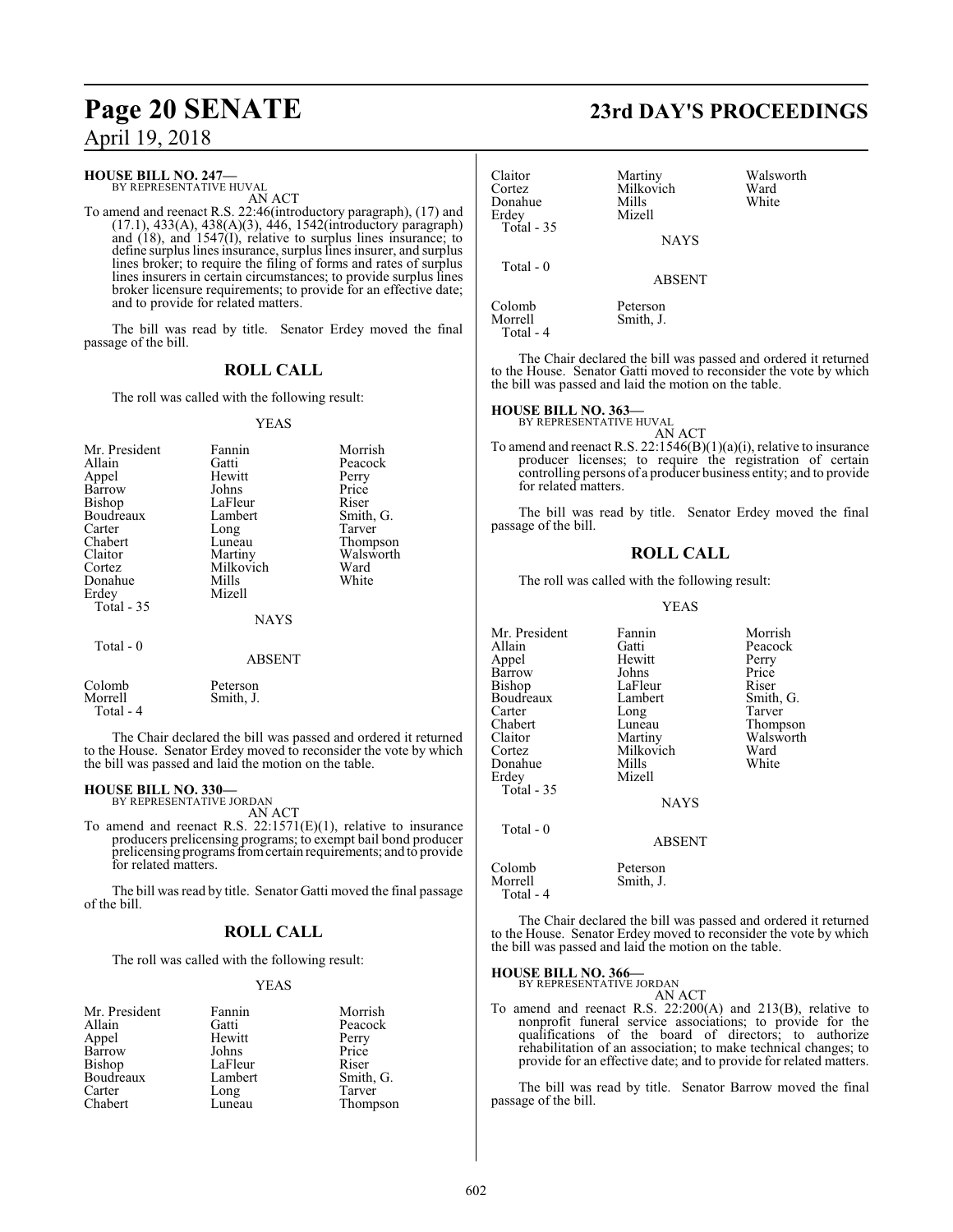## **23rd DAY'S PROCEEDINGS Page 21 SENATE**

### **ROLL CALL**

The roll was called with the following result:

#### YEAS

| Mr. President<br>Allain<br>Appel<br>Barrow<br>Bishop<br>Boudreaux<br>Claitor<br>Cortez<br>Donahue<br>Erdey<br>Fannin<br>Total - 32<br>Total - 0 | Gatti<br>Hewitt<br>Johns<br>Lambert<br>Long<br>Luneau<br>Martiny<br>Milkovich<br>Mills<br>Mizell<br>Morrish<br><b>NAYS</b> | Peacock<br>Perry<br>Price<br>Riser<br>Smith, G.<br>Tarver<br>Thompson<br>Walsworth<br>Ward<br>White |
|-------------------------------------------------------------------------------------------------------------------------------------------------|----------------------------------------------------------------------------------------------------------------------------|-----------------------------------------------------------------------------------------------------|
|                                                                                                                                                 | <b>ABSENT</b>                                                                                                              |                                                                                                     |
| Carter<br>Chabert                                                                                                                               | LaFleur<br>Morrell                                                                                                         | Smith, J.                                                                                           |

The Chair declared the bill was passed and ordered it returned to the House. Senator Barrow moved to reconsider the vote by which the bill was passed and laid the motion on the table.

# **HOUSE BILL NO. 641—** BY REPRESENTATIVE PIERRE

Colomb Peterson

Total - 7

AN ACT

To amend and reenact R.S. 22:1547(A)(2) and (3) and to enact R.S. 22:1547(L), relative to insurance producer licenses; to provide for standardization oflines of authority for producers; to provide for inactivation of a license for failure to designate a licensed individual responsible for compliance; to provide for written notice; to provide for reactivation; and to provide for related matters.

The bill was read by title. Senator Johns moved the final passage of the bill.

### **ROLL CALL**

The roll was called with the following result:

#### YEAS

| Mr. President<br>Allain<br>Appel<br>Barrow<br>Bishop<br>Boudreaux<br>Chabert<br>Claitor<br>Cortez | Gatti<br>Hewitt<br>Johns<br>LaFleur<br>Lambert<br>Long<br>Luneau<br>Martiny<br>Milkovich | Peacock<br>Perry<br>Price<br>Riser<br>Smith, G.<br>Tarver<br>Thompson<br>Walsworth<br>Ward |
|---------------------------------------------------------------------------------------------------|------------------------------------------------------------------------------------------|--------------------------------------------------------------------------------------------|
| Donahue                                                                                           | Mills                                                                                    | White                                                                                      |
| Erdey<br>Fannin<br>Total - 34                                                                     | Mizell<br>Morrish                                                                        |                                                                                            |
|                                                                                                   | <b>NAYS</b>                                                                              |                                                                                            |
| Total - 0                                                                                         |                                                                                          |                                                                                            |
|                                                                                                   | <b>ABSENT</b>                                                                            |                                                                                            |
| Carter<br>Colomb<br>Total - 5                                                                     | Morrell<br>Peterson                                                                      | Smith, J.                                                                                  |

# April 19, 2018

The Chair declared the bill was passed and ordered it returned to the House. Senator Erdey moved to reconsider the vote by which the bill was passed and laid the motion on the table.

## **HOUSE BILL NO. 644––**<br>BY REPRESENTATIVE PIERRE

AN ACT

To amend and reenact R.S. 22:1654(A)(introductory paragraph) and (1) and (B)(introductory paragraph) and to enact R.S.  $22:1654(B)(8)$ , relative to third party administrator licenses; to authorize the denial of an application for licensure; to authorize the revocation of a license or denial of an application for licensure for providing false information; to make technical changes; and to provide for related matters.

The bill was read by title. Senator Gatti moved the final passage of the bill.

### **ROLL CALL**

The roll was called with the following result:

#### YEAS

| Fannin<br>Gatti<br>Hewitt<br>Johns<br>Lambert<br>Long<br>Luneau<br>Martiny<br>Milkovich<br>Mills<br>Mizell<br><b>NAYS</b> | Morrish<br>Peacock<br>Perry<br>Price<br>Riser<br>Smith, G.<br>Tarver<br>Thompson<br>Walsworth<br>Ward<br>White |
|---------------------------------------------------------------------------------------------------------------------------|----------------------------------------------------------------------------------------------------------------|
|                                                                                                                           |                                                                                                                |
| <b>ABSENT</b>                                                                                                             |                                                                                                                |
|                                                                                                                           |                                                                                                                |

Carter LaFleur Peterson  $Colomb$ Total - 6

The Chair declared the bill was passed and ordered it returned to the House. Senator Gatti moved to reconsider the vote by which the bill was passed and laid the motion on the table.

### **Privileged Report of the Committee on Senate and Governmental Affairs**

### **ENROLLMENTS**

Senator Peterson, Chairman on behalf of the Committee on Senate and Governmental Affairs, submitted the following report:

#### April 19, 2018

To the President and Members of the Senate:

I am directed by your Committee on Senate and Governmental Affairs to submit the following report:

The following Senate Concurrent Resolutions have been properly enrolled:

### **SENATE CONCURRENT RESOLUTION NO. 77—** BY SENATOR PEACOCK

A CONCURRENT RESOLUTION To express the sincere condolences of the Legislature of Louisiana upon the passing of Vincent C. Marsala, PhD, former chancellor of Louisiana State University at Shreveport (LSUS), and to note his outstanding career in education.